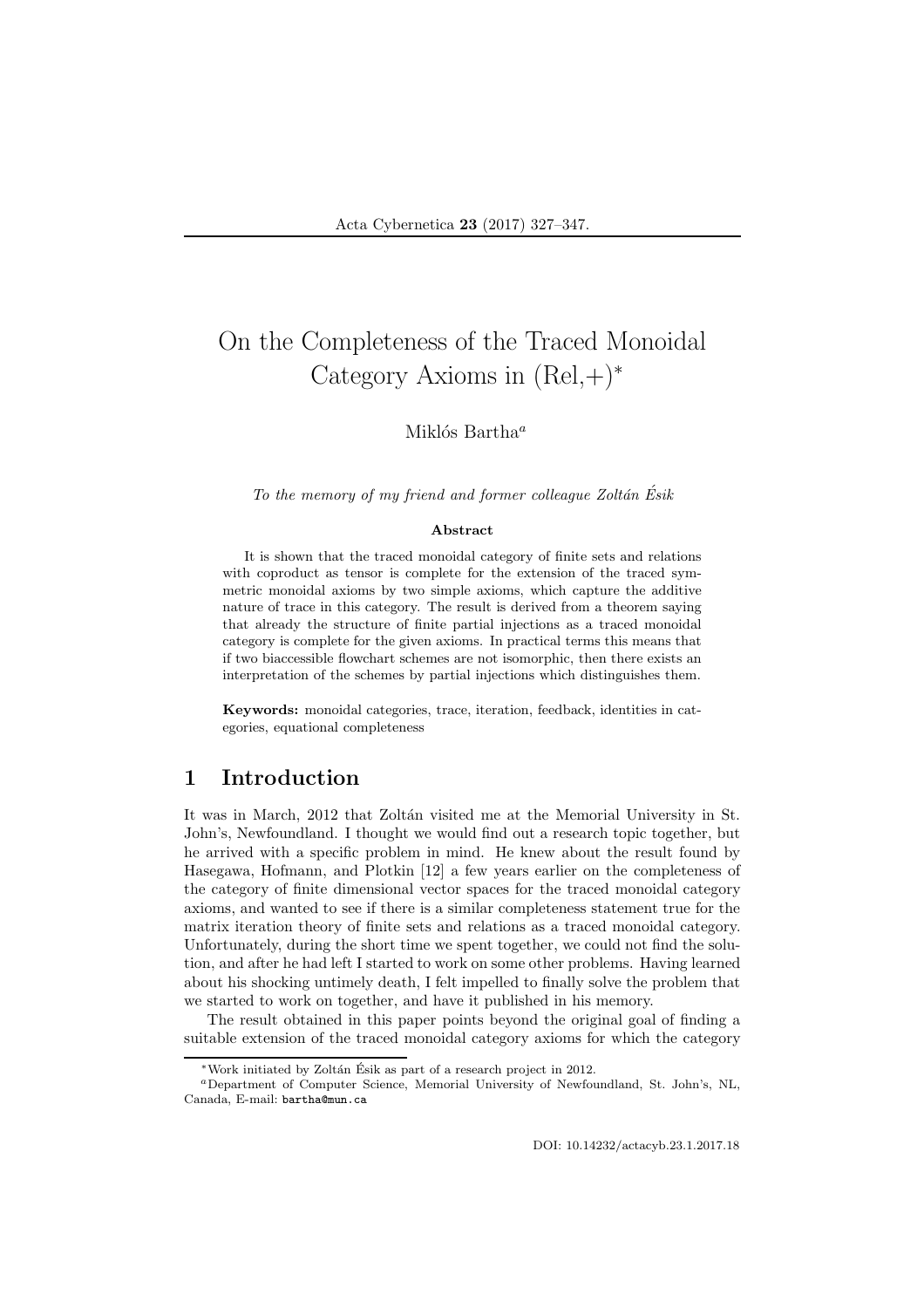$(\text{Rel}_{fin}, +)$  is complete. We show that already the category  $(\text{Pin}_{fin}, +)$  of finite partial injections is complete for the minimal extension of the traced monoidal axioms that can be expected from these structures. Since  $(\mathbf{Pin}_{fin}, +)$  is a subcategory of  $(\text{Rel}_{fin}, +)$ , the completeness result originally sought by Zoltán follows as a corollary.

We shall assume familiarity with the basic concepts of category theory [19], and it helps if the reader is also familiar with Zoltán's work on iteration theories  $[9]$ .

# 2 Traced monoidal categories

A symmetric *monoidal category* consists of a category C equipped with a bifunctor ⊗ :  $\mathcal{C} \times \mathcal{C} \rightarrow \mathcal{C}$  called *tensor*, and a unit object I of  $\mathcal{C}$ . Furthermore,  $\mathcal{C}$  has natural isomorphisms:

$$
a_{X,Y,Z}: (X \otimes Y) \otimes Z \to X \otimes (Y \otimes Z)
$$

called *associators*,

$$
l_X: I \otimes X \to X
$$
 and  $r_X: X \otimes I \to X$ 

called left and right *unitors*, and

$$
c_{U,V}: U \otimes V \to V \otimes U
$$

called *symmetries*, which isomorphisms are subject to the standard coherence axioms given in [19]. The monoidal category C is *strict* if the bifunctor  $\otimes$  is strictly associative, so that

$$
A \otimes (B \otimes C) = (A \otimes B) \otimes C \text{ and } A \otimes I = I \otimes A = A,
$$

and all of the associators and unitors are the identities.

Let C be a monoidal category with tensor  $\otimes$  and unit object I as specified above. The following definition of traced monoidal categories uses the terminology of [15], except that trace in is introduced as *left* trace, that is, an operation  $\mathcal{C}(U +$  $A, U + B) \rightarrow C(A, B)$ , rather than  $C(A + U, B + U) \rightarrow C(A, B)$  (i.e., right trace) as it appears in [15]. The reason is to remain consistent with the notation used in Zoltán's and the author's own work. Also, following in Zoltán's footsteps, we write composition of morphisms in a left-to-right way, that is, the composite of  $f: A \to B$  and  $q: B \to C$  is  $f \circ q: A \to C$ .

**Definition 1.** A *trace* for  $C$  is a family of functions

$$
Tr^U_{A,B}: \mathcal{C}(U\otimes A,U\otimes B)\to \mathcal{C}(A,B)
$$

natural in A and B, satisfying the following four axioms: *vanishing:*

$$
Tr_{A,B}^{U\otimes V}(a_{U,V,A}\circ f)=Tr_{A,B}^{V}(Tr_{V\otimes A,V\otimes B}^{U}(f\circ a_{U,V,B})),
$$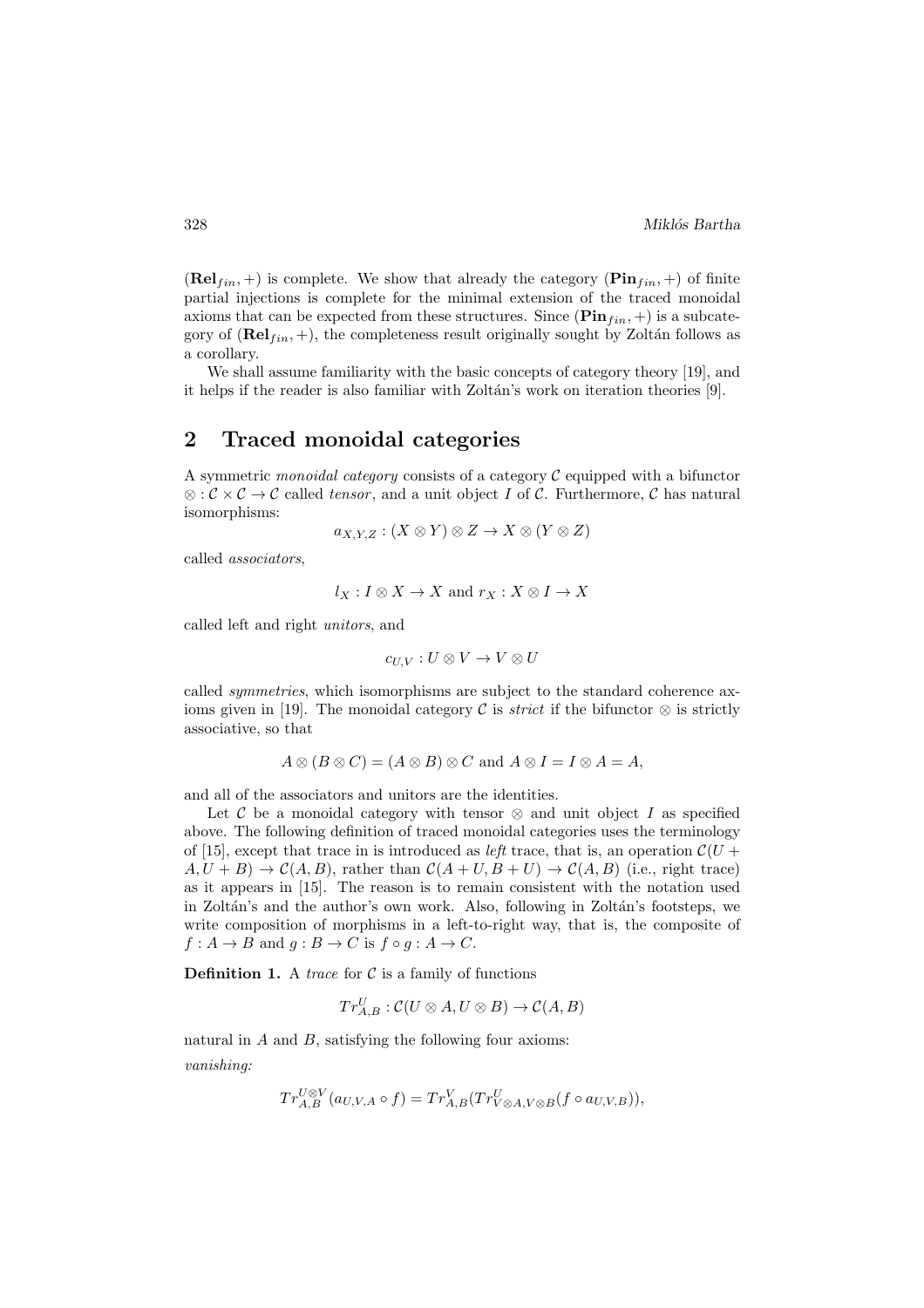where  $f: U \otimes (V \otimes A) \rightarrow (U \otimes V) \otimes B;$ *superposing:*

$$
Tr^U_{A,B}(f) \otimes g = Tr^U_{A \otimes C, B \otimes D}(a^{-1}_{U,A,C} \circ (f \otimes g) \circ a_{U,B,D}),
$$

where  $f: U \otimes A \to U \otimes B$ , and  $g: C \to D$ ;

*sliding:*

$$
Tr_{A,B}^U((g\otimes 1_A)\circ f)=Tr_{A,B}^V(f\circ (g\otimes 1_B))
$$

where  $f: V \otimes A \rightarrow U \otimes B$  and  $g: U \rightarrow V$ :

*yanking:*

$$
Tr_{U,U}^U(c_{U,U})=1_U.
$$

It is well-known that sliding of symmetries (whereby  $q$  is chosen as a symmetry isomorphism in the sliding axiom) suffices in the presence of the other axioms. Also, the special vanishing axiom:

$$
Tr_{A,B}^{I}(l_{A}\circ f\circ l_{B}^{-1})=f \text{ for } f:A\to B,
$$

which was part of the original system in [15], can easily be derived from the other axioms and can therefore be omitted. As the reader can see, the necessity of using the associator and unitor morphisms  $a(X, Y, Z)$ ,  $l_X$  in the traced monoidal axioms makes them look very complicated, even though their graphical representation below shows that in fact they are quite intuitive and simple. It is known, see e.g. [20], that every monoidal category is equivalent to a strict one. Quoting an argument from [14], "most results obtained with the hypothesis that a monoidal category is strict can, in principle, be reformulated and proved without that condition". Our result in this paper is no exception, therefore in the sequel we shall make the technically simplifying assumption that our monoidal categories (traced or not) are strict.

The graphical representation of the traced monoidal category axioms (with the strictness assumption incorporated) is given in Figures 1–5.

Traced monoidal categories (with one additional axiom) and their graphical language first appeared in [1] in an algebraic setting, using the name "scheme algebra" for these structures. The operation corresponding to trace was called feedback. The year was 1987, and already at that time Zoltán and Steve Bloom had a significant number of important results on iterative and iteration theories, the study of which was initiated by Calvin C. Elgot in the early 1970s. The motivation of that study was to find out the equational laws characterizing the iteration operation in flowchart-related algorithms. The algebra (category) of flowcharts itself has also been axiomatized in terms of the iteration operation [8]. This axiomatization was a little awkward, however, because the iteration operation

$$
f^{\dagger}: n \to p \quad \text{ for } f: n \to n+p,
$$

where  $n$  and  $p$  are non-negative integers, was intended to capture the semantical aspects of iteration in the first place. For syntactical purposes the feedback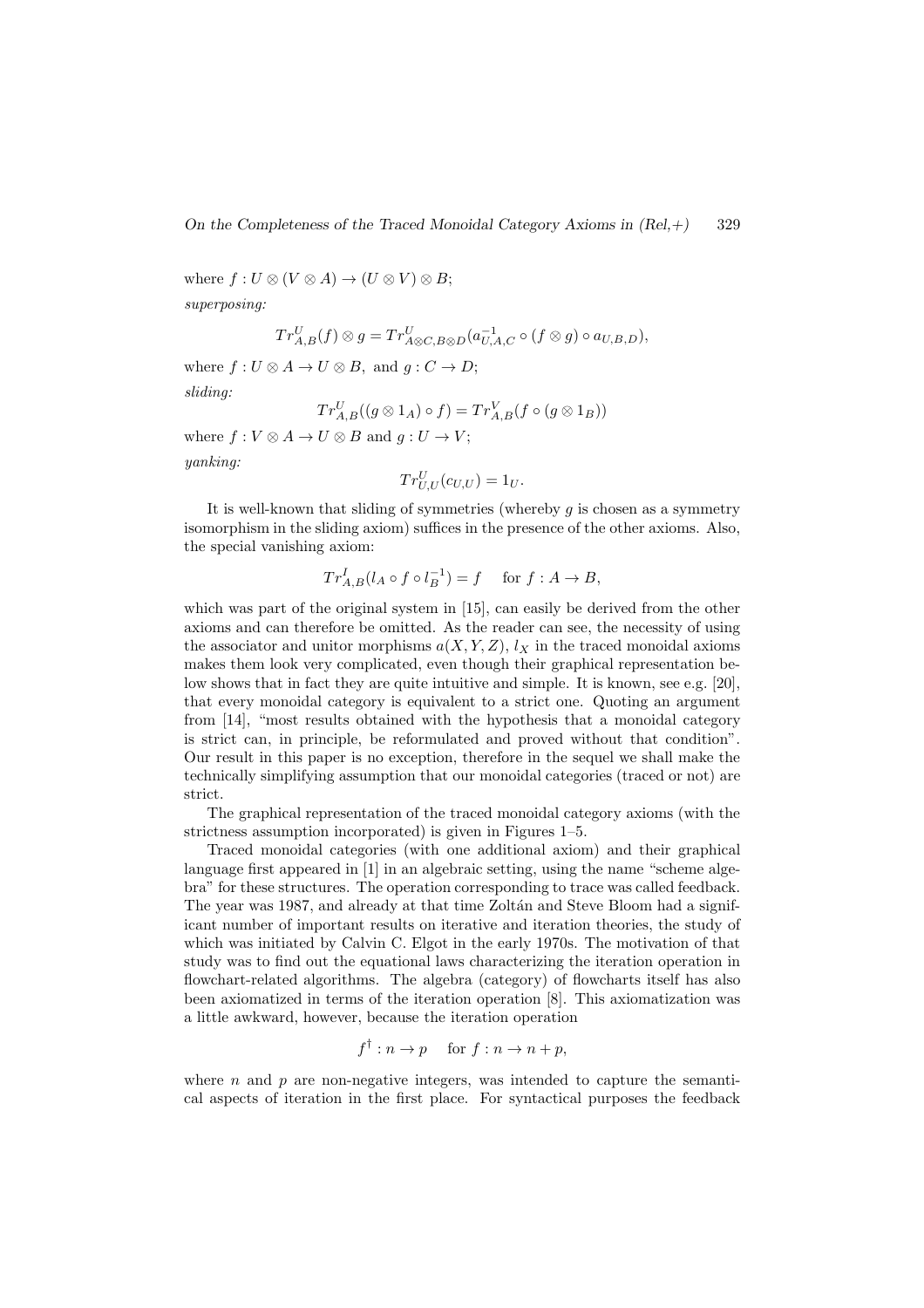

Figure 1: Naturality of trace in A.



Figure 2: Vanishing

operation

$$
\uparrow^n f : p \to q \quad \text{ for } f : n + p \to n + q
$$

turns out to be a lot more practical and easier to deal with. No loss of generality arises from the switch, provided that the underlying structures are algebraic theories, since there are standard rewriting rules between iteration and feedback in all such theories. See [9, 1, 25]. (The purely syntactical category of flowcharts is of course not such a structure.) Regarding the exact relationship between traced monoidal categories and iteration theories, it was proved in [1] that a single-sorted traced monoidal category is an iteration theory iff it is an algebraic theory and satisfies the commutative axioms discovered by Zoltán in [11].

Continuing the story of traced monoidal categories, essentially the same axiomatization and graphical language as the one presented in [1] was published a few years later in [10] under the name "biflow". Neither of these pioneer works noticed, however, that the monoidal category of finite dimensional vector spaces, in which tensor is tensor product and feedback is trace, is an obvious scheme algebra/biflow, provided that the axiomatization is lifted from the single-sorted algebraic language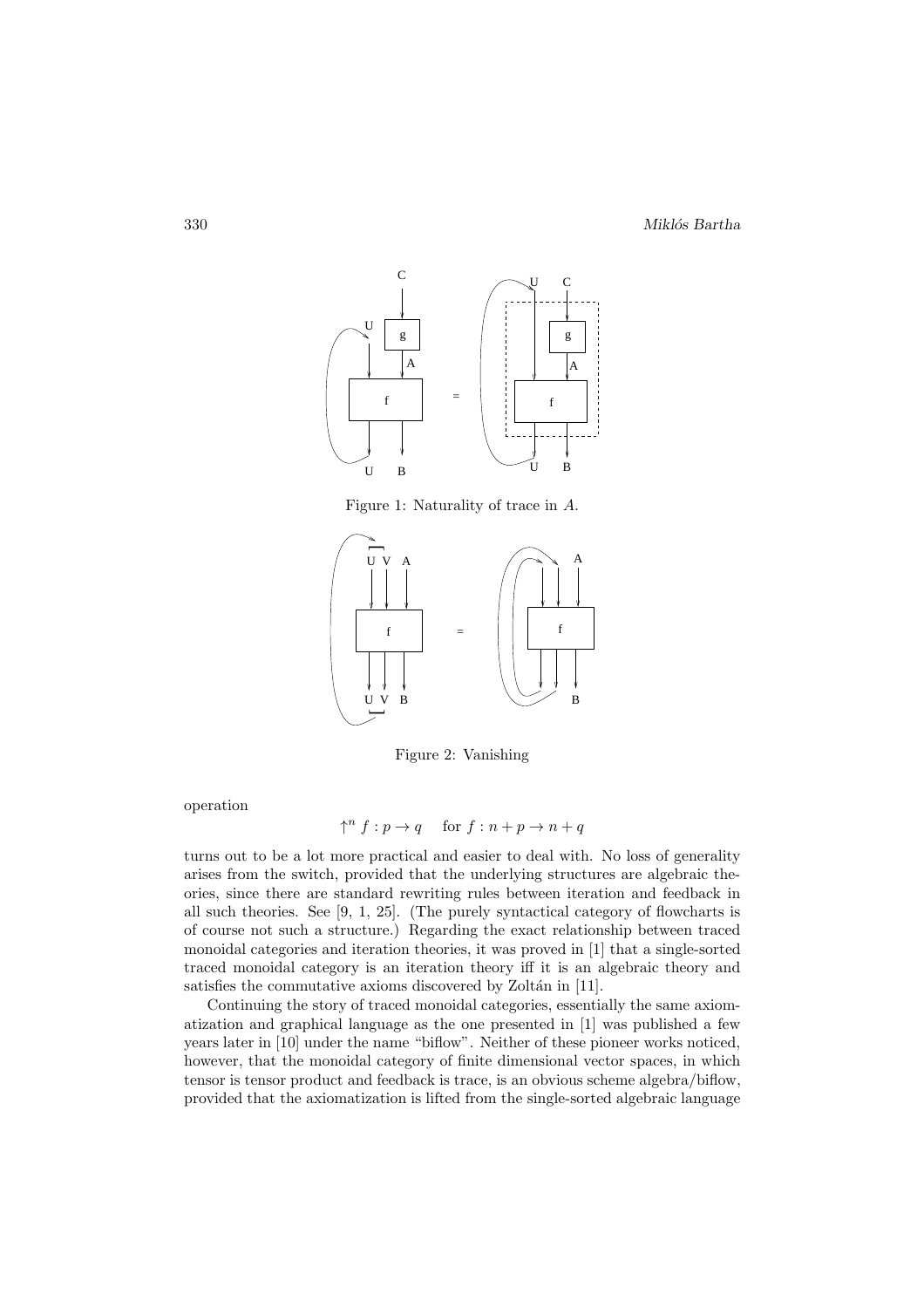

Figure 4: Sliding

to the general "polymorphic" categorical one. Finally, in 1996, Joyal, Street, and Verity made this important point by essentially rediscovering the old scheme axioms in a general new context, which also covered balanced monoidal categories. They also presented the fundamental  $Int$  construction on the embedding of an arbitrary balanced traced monoidal category into a tortile one [15]. In case braiding is symmetry, as it is in our present study, the  $Int$  construction transforms an arbitrary traced monoidal category into a compact closed category [17].

By virtue of the above discussion, the feedback operation is deeply rooted in control theory, whereas trace is a concept used primarily in finite dimensional vector spaces as an operation on linear maps (matrices). The usual interpretations of trace and feedback have not much in common, since trace is "multiplicative" style in contrast with feedback, which has a strong "additive" flavour. The informal distinction "additive or multiplicative" uses the very basic category of sets and functions as a basis for comparison. Taking tensor in this category as Cartesian product with  $I = \{\emptyset\}$  (multiplicative) or coproduct with  $I = \emptyset$  (additive) results in entirely different monoidal categories. On this basis, "multiplicative" in vector spaces means that  $\otimes$  is tensor product rather than ordinary product, which happens to coincide with coproduct.

According to the main result of [1], the free single-sorted category with feedback generated by a collection of morphisms (boxes) is the algebra of flowchart schemes,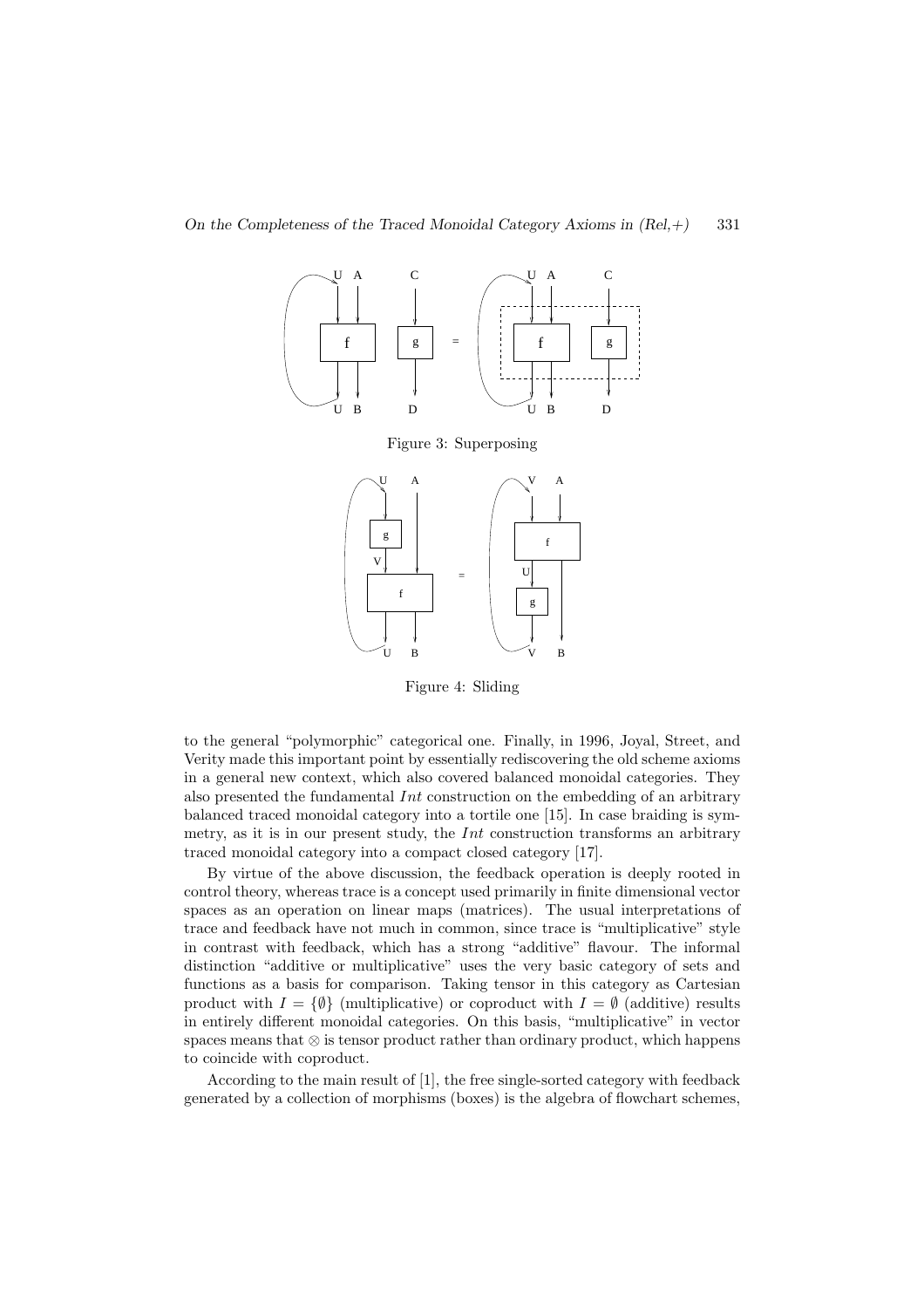

Figure 5: Yanking

which is definitely additive style and reflects the flow of information in flowchart algorithms. In summary, there are countless reasons to call the operation

$$
Tr^U_{A,B}: \mathcal{C}(U\otimes A, U\otimes B)\to \mathcal{C}(A,B)
$$

feedback, and just a few to call it trace. Nevertheless, the name "trace" stuck, and today everyone calls the categorical structures corresponding to scheme algebras traced monoidal categories.

To complicate the issue even further, categories with feedback have also been considered in  $[16]$  and a series of works by the present author  $[2, 3, 4, 5]$ . In these categories, however, yanking is missing from the axioms imposed. Feedback in such categories is *delayed* like in synchronous systems, e.g. sequential circuits. The meaning of the loop on the left-hand-side of the yanking axiom (Fig. 5) is a *register*, a memory element, which suggests a step-by-step behavior for synchronous systems (circuits/schemes). Note that this kind of categorical interpretation over sets as objects is multiplicative style, since a morphism  $A \rightarrow B$  is a Mealy automaton  $U \times A \rightarrow U \times B$  with U being an arbitrary set (of states). As a consequence, there is no explicit control present in the system. In a sequential circuit, for example, every logical gate and flip-flop is engaged in each clock cycle, so that the whole system is massively parallel. What we call "control" in the von Neumann computer architecture is just an abstraction, an extra control line carrying a digital information indicating that the control is present or not. Nevertheless, if the underlying monoidal category of the category of circuits (automata) is additive, then the automata themselves will be additive, too, possessing the equivalent of some kind of control.

As stated in the Introduction of [9], and demonstrated throughout the book, iteration theories are ubiquitous in computer science. If this is true, then traced monoidal categories are twice as ubiquitous and not only in computer science but in the whole of mathematics. Indeed, these categories are more general than iteration theories, therefore they cover more ground. Here are just a few among the most important traced monoidal categories occurring with great frequency.

#### 1. *The additive category* (**Rel**, +) *of relations with*  $\otimes$  *being coproduct.*

The base category of  $(Rel, +)$  is the category Rel of sets and relations. That is, objects are sets, and a morphism  $A \to B$  is a relation  $R \subset A \times B$ . Tensor of objects is disjoint union  $(+)$ ,  $I = \emptyset$ , and tensor of morphisms is disjoint union of relations.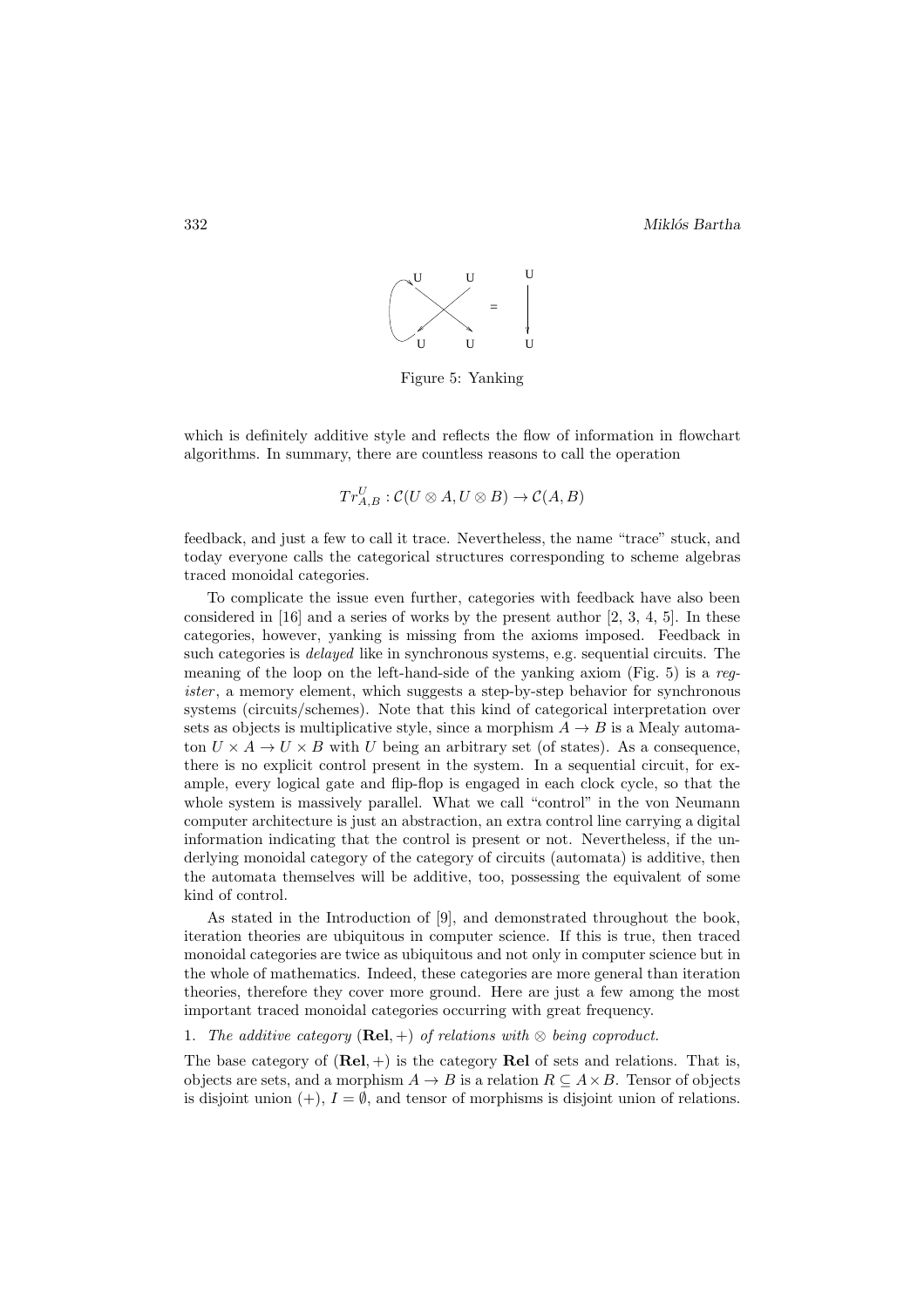On the Completeness of the Traced Monoidal Category Axioms in  $(Rel,+)$  333

For  $R: U + A \rightarrow U + B$ ,  $Tr_{A,B}^{U} R$  is given by

$$
(a, b) \in Tr_{A,B}^U R
$$
 iff  $\exists u_1, \ldots, u_n \in U$ ,  $n \ge 0$ , such that  $aRu_1R \ldots Ru_nRb$ .

The category  $(\text{Rel}, +)$  restricts naturally to  $\text{Rel}_{fin}$ , the category of finite sets and relations. This restriction is equivalent to its full subcategory  $(\text{Rel}_N, +)$  induced by the objects in  $\mathbb{N} = \{0, 1, \ldots, n \ldots\}$ , where  $0 = \emptyset$  and  $n + 1 = n \cup \{n\}$  as in Zermelo-Fraenkel set theory. This subcategory is strict and it is closed for trace. It is also single-sorted, since the set of objects N is generated by the object 1 using tensor. Clearly,  $I = 0$  in  $(\text{Rel}_N, +)$ .

It is very instructive to look at the matrix representation of  $(\text{Rel}_N, +)$ , for this category is a matrix iteration theory as well. It was shown in [9, Corollary 5.5] that this theory is generated by the initial  $\omega$ -idempotent Boolean semiring **B**. In other words, if relations are represented as 0-1 matrices, then composition and tensor (coproduct!) of relations is that of matrices, using the algebraic rules of B rather than those of  $GF(2)$ . (That is,  $1+1=1$  and not 0.) The trace of a finite relation  $R: n+p \to n+q$  having a matrix decomposition

$$
R = \left(\begin{array}{cc} A & B \\ C & D \end{array}\right)
$$

with  $A: n \to n$ ,  $B: n \to q$ ,  $C: p \to n$ ,  $D: p \to q$  can then be obtained by the well-known Kleene formula:

$$
Tr_{p,q}^{n}R = D + CA^*B,\tag{1}
$$

where A<sup>∗</sup> denotes the infinite sum

$$
A^* = \sum_{k=0}^\infty A^k
$$

according to the Boolean semiring addition and multiplication rules. That is, in the Kleene formula (1), + denotes the Boolean sum of matrices  $p \rightarrow q$  (rather than + as tensor/coproduct). The present definition of the Kleene star ∗ coincides with the star operation used in matrix iteration theories.

2. *The multiplicative category* (Rel, ×) *of relations with product as tensor.*

The base category of  $(Rel, \times)$  is also Rel, but tensor is  $\times$  (Cartesian product of sets) rather than +. The object I is  $\{\emptyset\}$ . The tensor of two relations is the product of them in the usual sense. For  $R: U \times A \rightarrow U \times B$ , its trace is defined by

$$
(a, b) \in Tr_{A,B}^U R
$$
 iff  $\exists u \in U$  such that  $((u, a), (u, b)) \in R$ .

Again, (Rel,  $\times$ ) restricts to the category  $\text{Rel}_{fin}$  of finite sets and relations, which category is equivalent to its full subcategory  $(\text{Rel}_N, \cdot)$  induced by the objects N, provided that the "set"  $n \times m$  is identified with  $n \cdot m$  in a given canonical way (e.g. enumeration by rows or columns). In everyday language, take the matrix representation of relations. The unit object I is 1. The category  $(\mathbf{Rel}_N, \cdot)$  is no longer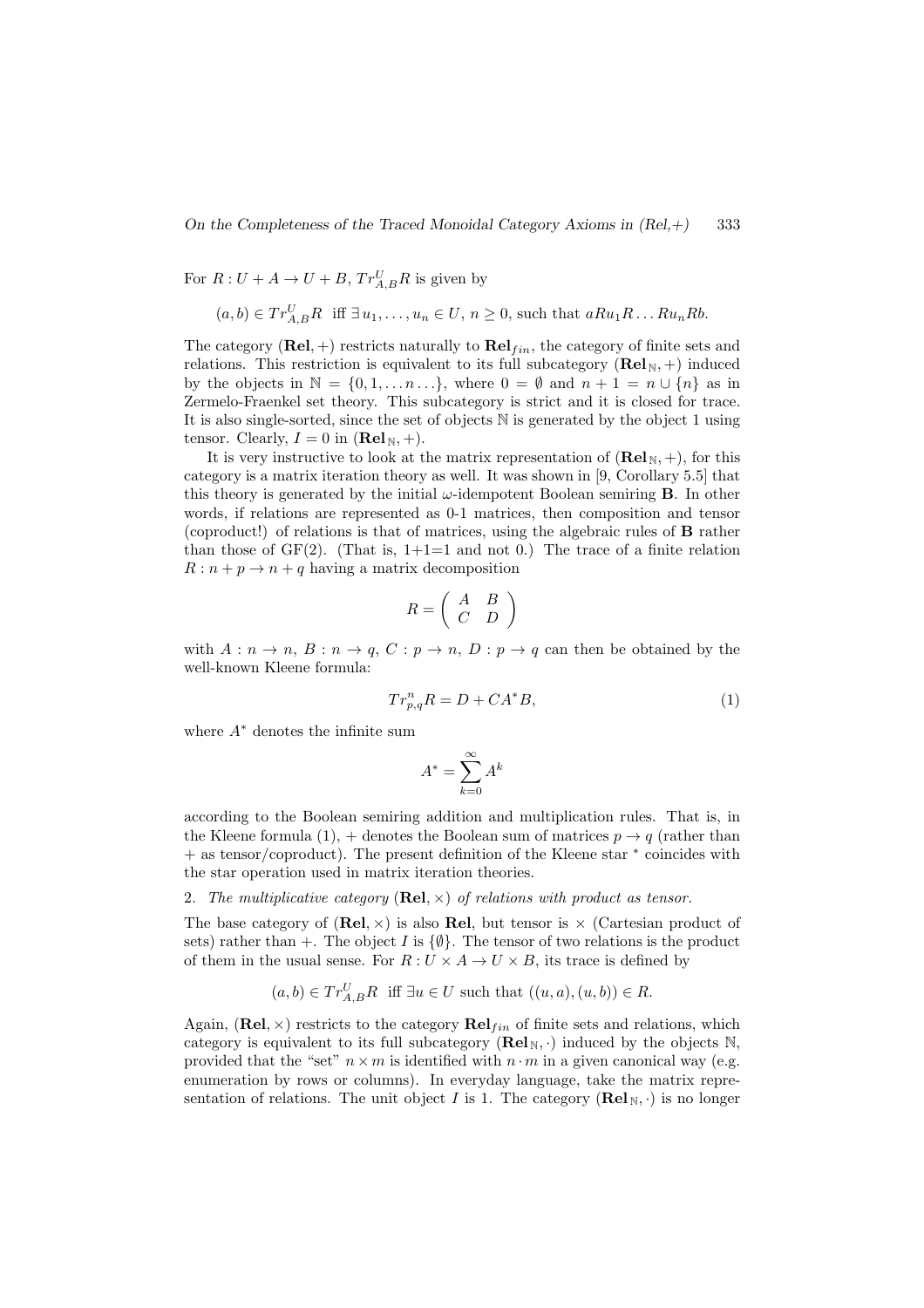single-sorted, but it is still generated by the prime numbers (and 0) as objects, and it is strict.

3. *The multiplicative category* ( $\textbf{FdVect}_K$ ,  $\otimes$ ) *of finite dimensional vector spaces over a given field* K*.*

The base category is  $\mathbf{FdVect}_{K}$ , and ⊗ is tensor product of linear maps. The object I is the field K as a 1-dimensional vector space. Analogously to  $(\text{Rel}, \times)$ , this category is also equivalent to its restriction induced by the concrete n-dimensional spaces  $F_K^n$ , in which linear maps are simply  $n \times m$  matrices. In this context we can even identify the object  $F_K^n$  with the number n, since K is fixed. The reduced category is again strict. For a linear map (matrix, for simplicity)  $M: U \to U$ ,  $Tr_{I,I}^U M$  is the sum of diagonal elements in M. The general definition of trace is technically more complicated, and the reader is referred to [15] for the details of this definition. The analogy between  $(\mathbf{Rel}_{fin}, \times)$  and  $(\mathbf{FdVect}_K, \otimes)$  is that, when relations are represented as 0-1 matrices, their tensor and trace is calculated in the exact same way as in (the strict equivalent of) ( $\mathbf{FdVect}_{K}$ , ⊗), interpreting the ring operations according to the Boolean semiring  $\bf{B}$  rather than the field K. Since  $\bf{B}$ is just a commutative semiring (addition is idempotent in B), the morphisms of  $(\mathbf{Rel}_{fin}, \times)$  are not linear maps between vector spaces. (They are just linear maps of *free semimodules* over the semiring B.)

#### 4. *The additive category* (Iso, ⊕) *of quantum control.*

Let FdHilb denote the category of finite dimensional Hilbert spaces. The base category Iso is then the subcategory of FdHilb having isometries only as its morphisms. Tensor is now  $\oplus$ , that is, coproduct/product in **FdHilb**. The unit object I is the zero space. Notice the drastic change from the multiplicative tensor  $\otimes$ in ( $\textbf{FdVect}_K$ ,  $\otimes$ ) to the additive  $\oplus$ , which is analogous to + in ( $\textbf{Rel}_{fin}, +$ ) as a matrix theory.

Let  $\tau: \mathcal{U} \oplus \mathcal{K} \to \mathcal{U} \oplus \mathcal{L}$  be an isometry. Then  $Tr_{\mathcal{K},\mathcal{L}}^{\mathcal{U}} \mathcal{L} : \mathcal{K} \to \mathcal{L}$  is the isometry specified as follows. Consider the matrix of  $\tau$ 

$$
\begin{array}{cc} & \mathcal{U} & \mathcal{L} \\ \mathcal{U} & \left( \begin{array}{cc} \tau_A & \tau_B \\ \tau_C & \tau_D \end{array} \right) \end{array}
$$

according to the biproduct decomposition

$$
\tau = \langle [\tau_A, \tau_C], [\tau_B, \tau_D] \rangle,
$$

where  $\lfloor \cdot \rfloor$  stands for coproduct and  $\langle \cdot \rangle$  for product. Trace is defined again by the Kleene formula

$$
Tr_{\mathcal{K},\mathcal{L}}^{\mathcal{U}}\tau = \lim_{n \to \infty} (\tau_D + \tau_C \circ \tau_A^{*n} \circ \tau_B). \tag{2}
$$

In the present Kleene formula

$$
\tau_A^{*n} = \sum_{i=0}^n \tau_A^i,
$$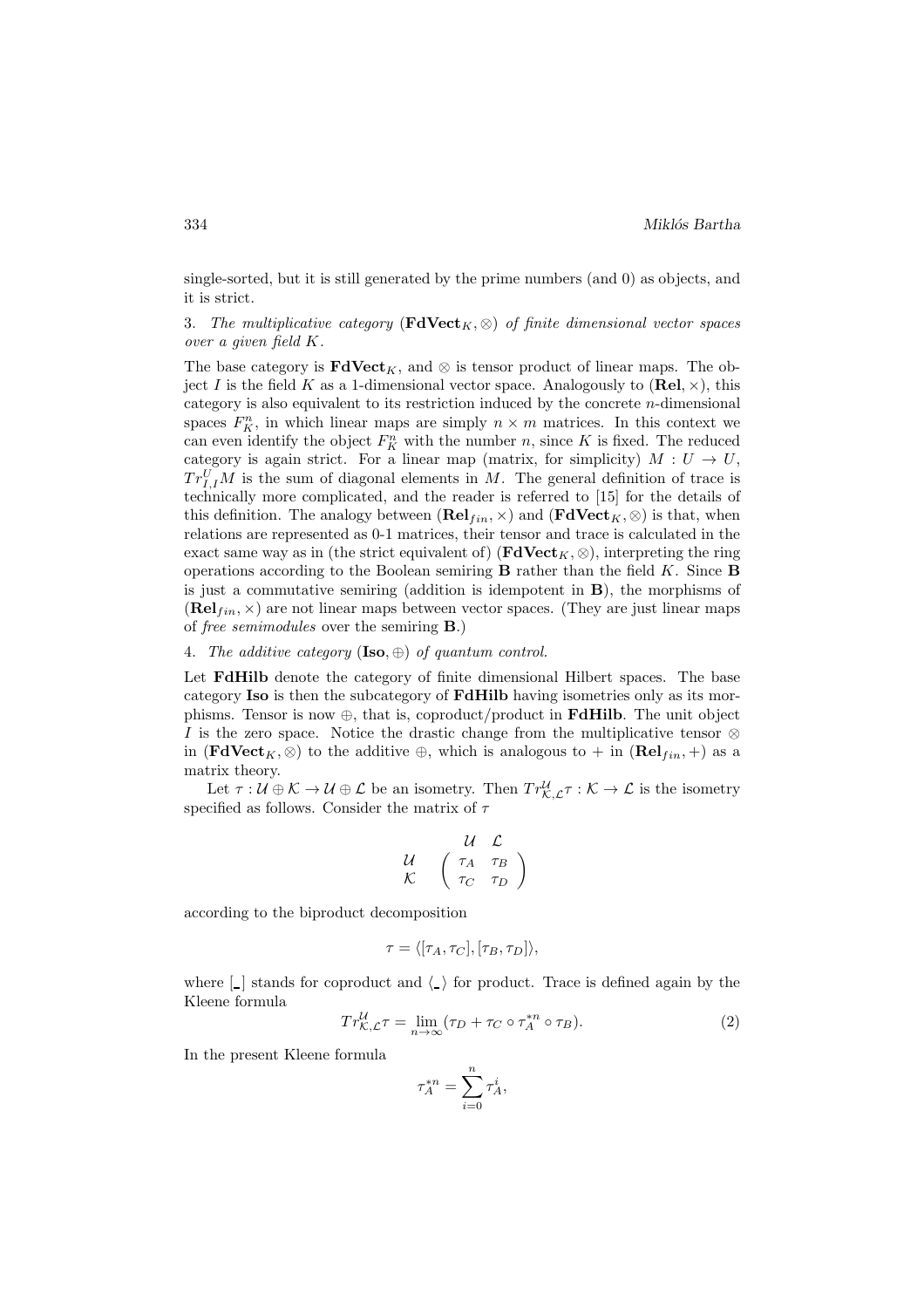where  $\tau_A^0 = I_{\mathcal{U}}$  and  $\tau_A^{i+1} = \tau_A^i \circ \tau_A$ . In other words,  $\tau_A^{*n}$  is the *n*-th approximation of τA's *Neumann series* well-known in operator theory.

It was proved in [7] that the limit in (2) always exists and the convergence is strong, resulting in an isometry. This result is very surprising, for the monoidal category  $(Iso, \oplus)$  does not even resemble to an algebraic theory and yet, it has a trace completely analogous to iteration in matrix iteration theories. Also, the ring operations addition and multiplication performed in matrix composition and sum are over the *field* C, not over the trivial Boolean *semiring* B. The Kleene formula (2) does not work in the whole category (**FdHilb**,  $\oplus$  [21], and there appears to be no way to find a reasonable trace for this monoidal category.

The additive style quantum trace explains how the flow of quantum information can be controlled in a quantum flowchart algorithm [23] or a Turing machine [7]. At the moment its consistency is only proved for finite dimensional Hilbert spaces, which is insufficient to explain the semantics of general Turing machines with an infinite number of tape cells (or the semantics of a von Neumann style analog quantum computer architecture having an infinite memory component). Further analysis is needed to generalize the quantum trace for separable (i.e. countably infinite dimensional) Hilbert spaces. This issue is of utmost importance in the logical design of quantum computers.

At this point the reader might wonder why the very basic monoidal category  $(\mathbf{Set}, \times)$  is missing from the above list of examples. What is a reasonable trace for this category, or a suitable extension of it? At the moment this question is still unanswered. Trace cannot simply be adopted from  $(Rel, \times)$ , because the trace of a function might turn out to be a relation only. Thus, a deterministic computation would trigger a nondeterministic one, which we certainly do not want to allow. The author proved in [4] that the category with (delayed) circular feedback freely generated from  $(\mathbf{Set}_{fin}, \times)$  is the category  $Sim(\mathbf{Set}_{fin}, \times)$  of simulation equivalent finite state deterministic Mealy automata. No delay-free model is currently known.

### 3 Looking at trace in the Hungarian way

In this section we relate the trace operation in  $(\text{Rel}_{fin}, +)$  to bipartite graph matchings, and show how the trace of a relation  $R: U + A \rightarrow U + B$  can be constructed by the help of the well-known Hungarian method. We also take a closer look at Selinger's construction [22] of embedding the category  $(\text{Rel}, +)$  into  $(\text{Rel}, \times)$ , and interpret this embedding as a network flow problem. Let  $R: U + A \rightarrow U + B$  be a relation over finite sets. The standard graph representation of  $R$  is a bipartite graph  $G_R = (U + A, U + B)$ . See Fig. 6. Extend  $G_R$  by edges connecting each vertex  $u \in U$  in bipartition  $U + A$  with the corresponding u in  $U + B$ . See Fig. 7. Let  $G_R^U$  denote the resulting graph. Consider the collection of newly added edges as a matching M in  $G_R^U$ , and construct the relation  $R_M : A \to B$  in the following way. For each  $(a, b) \in A \times B$ , put  $(a, b)$  in  $R_M$  iff there is an augmenting path in  $G_R^U$  from a to b with respect to M. Recall from [18] that an augmenting path is an M-alternating path starting and ending at vertices not covered by  $M$ . It is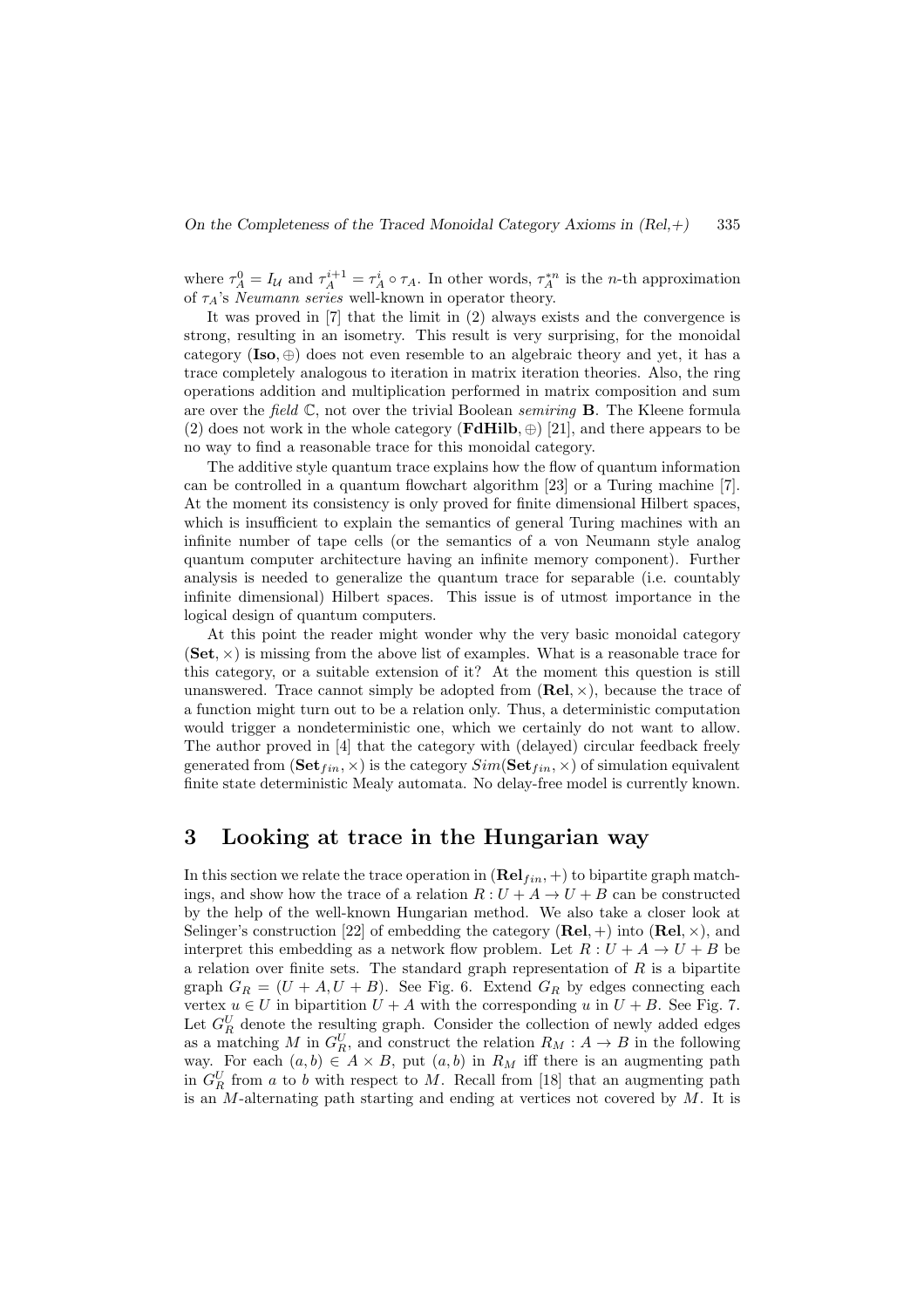

Figure 6: The graph of relation  $R$ 

immediate by the definitions that

$$
(a,b) \in Tr_{A,B}^U R
$$
 iff  $(a,b) \in R_M$ .



Figure 7: The graph  $G_R^U$  with matching M

Thus, in order to calculate  $Tr_{A,B}^U R$ , it is sufficient to apply the Hungarian method on the graph  $G_R^U$  with matching M to find a maximum matching in  $G_R^U$ . This is done by looking at the Hungarian forest  $F$  obtained at the final stage of the algorithm and see which vertex pairs  $(a, b)$  are in the same tree of F. See [18] for the details of the Hungarian method.

The functorial embedding of  $(Rel, +)$  into  $(Rel, \times)$  by Selinger [22] is yet another example of traced monoidal categories emerging naturally in combinatorial optimization problems. Let  $R : A \rightarrow B$  be a relation between finite sets A and B, and consider the bipartite graph  $G_R = (A, B)$  corresponding to R. Interpret  $G_R$ as a network flow problem [18] by assigning non-negative integers to the vertices in A and B. The assignment  $f_A: A \to \mathbb{N}$  specifies the *supply* of some merchandise available at each vertex (warehouse)  $a \in A$ , while the assignment  $f_B : B \to \mathbb{N}$ captures the *demand* on the B side for the same merchandise. Assume that

$$
t_f = \sum_{a \in A} f_A(a) = \sum_{b \in B} f_B(b)
$$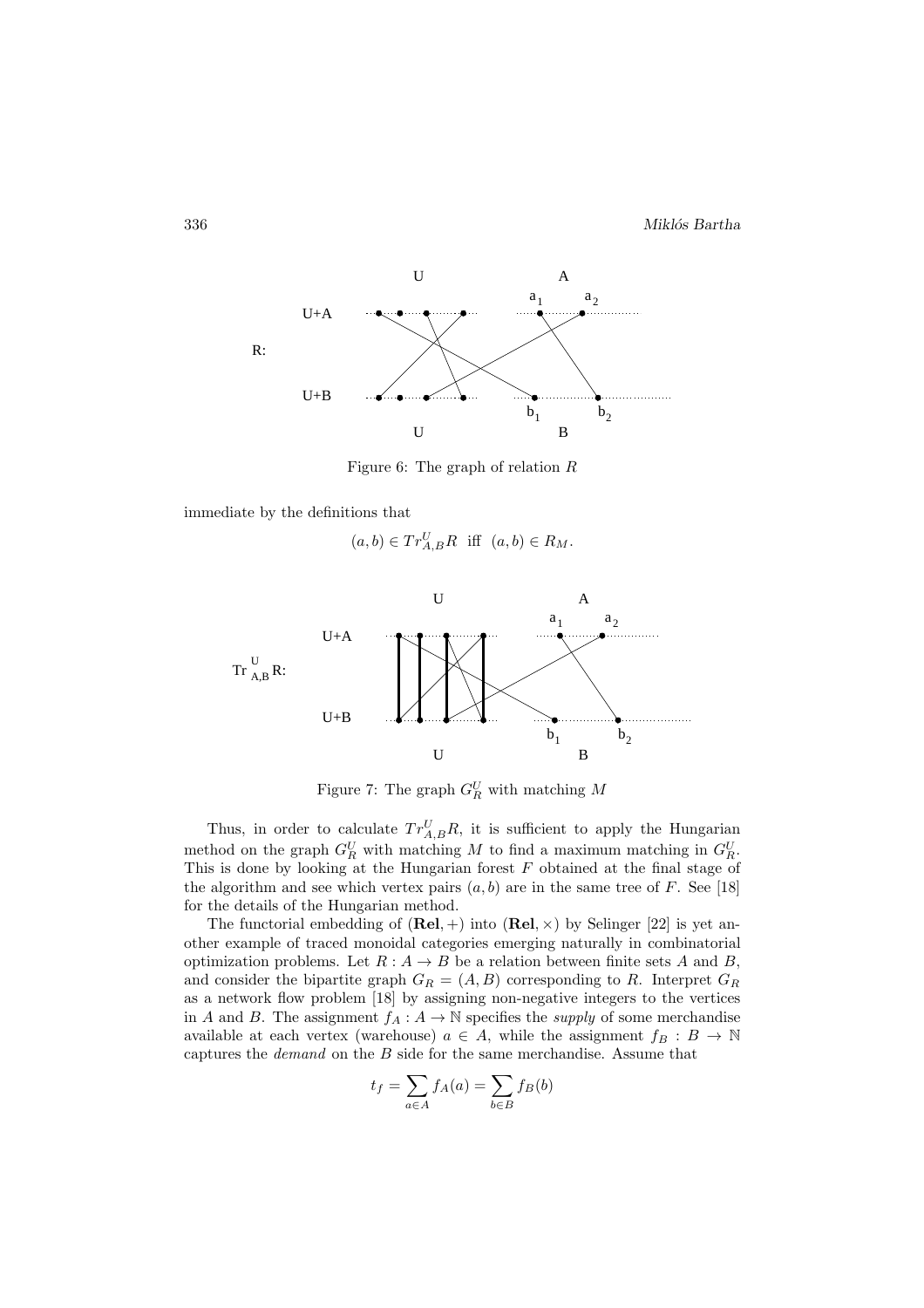holds, so that the total supply meets the total demand.

The task is to deliver all the goods from side  $A$  to side  $B$  (in one round) along the roads (edges) between the two sides according to  $G_R$ . See Fig. 8. Clearly, a



Figure 8: The network flow problem for R

solution to the problem is an assignment  $\rho: E(G_R) \to \mathbb{N}$  satisfying the conditions

$$
f_A(a) = \sum_{b' \in B} \rho(a, b')
$$
 and  $\sum_{a' \in A} \rho(a', b) = f_B(b)$ 

for all  $a \in A$  and  $b \in B$ .

The functor  $F : (\text{Rel}, +) \to (\text{Rel}, \times)$  is now defined as follows.

*On objects:* For every set  $A$ ,  $FA = [A \rightarrow \mathbb{N}]_{fin}$ , where  $[A \rightarrow \mathbb{N}]_{fin}$  denotes the set of functions  $f : A \to \mathbb{N}$  by which  $f(a) = 0$  for all but finitely many  $a \in A$ .

*On morphisms:* If  $R : A \to B$  is a relation, then for every  $f_A \in FA$  and  $f_B \in FB$ ,

 $(f_A, f_B) \in FR$  iff the network flow problem  $(f_A, f_B)$  in  $G_R$  has a solution.

Note that the concrete problem  $(f_A, f_B)$  is finite, because both  $f_A$  and  $f_B$  are in  $[A \rightarrow \mathbb{N}]_{fin}.$ 

It was proved in  $[22]$  that F is a functorial embedding of traced monoidal categories. Selinger has also proved that there exists no such embedding of  $(\text{Rel}_{fin}, +)$ into ( $\textbf{Rel}_{fin}$ ,  $\times$ ). In particular, for the restriction of our concrete embedding F to  $(\mathbf{Rel}_{fin}, +)$ , one cannot assume that the supply and demand numbers assigned by  $f_A$  and  $f_B$  to the vertices of  $G_R$  remain under a fixed upper bound.

# 4 Free traced monoidal categories

In general, a *coherence result* for a subcategory  $\mu$  of monoidal categories is about establishing a left adjoint for a forgetful functor F from the category of  $\mu$ -monoidal categories into an appropriate syntactical category, and providing a graphical characterization of the free monoidal  $\mu$ -categories so obtained. For some typical examples, see [19, 20, 17, 24, 1, 2]. In this section we briefly overview the construction of the free traced monoidal category generated by a set of morphisms (variables)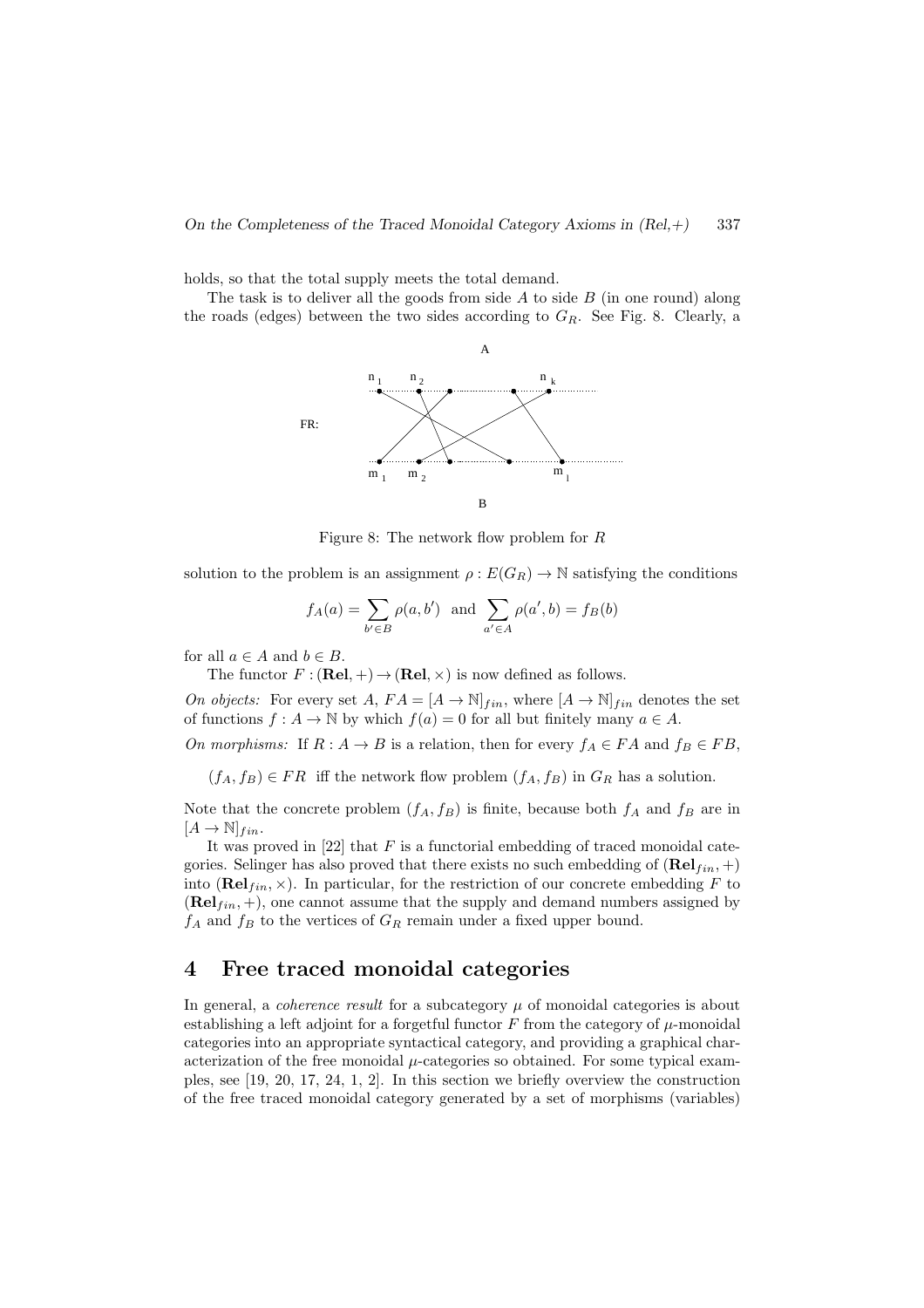presented in [6]. We shall maintain the assumption that the monoidal category to be constructed is strict, even though it is very simple to modify the construction to obtain the non-strict free traced monoidal categories. Our way of choosing the forgetful functor F differs from the method followed e.g. in [17], where the category structure was still preserved. We go one step further in forgetting, and preserve only the alphabet structure of morphisms. To remain consistent with set theory, assume that the hom-sets of our monoidal categories are indeed sets.

For a class O of object variables, a *doubly ranked alphabet* or *monoidal signature*

$$
\Sigma = (O, M, r)
$$

[14] consists of a set M of *morphism variables* and a mapping r which assigns for each variable  $f \in M$  a *domain* dom(f) and a *codomain* cod(f), which are finite sequences (strings) over O. The pair  $(dom(f), cod(f))$  is called the *rank* of f. As it is natural, we write  $f : dom(f) \to cod(f)$ . In case O is the set N, the standard concept of doubly ranked alphabet is recaptured. An *alphabet mapping* between ranked alphabets  $\Sigma = (O, M, r)$  and  $\Delta = (O', M', r')$  is a mapping  $\phi$ , which assigns to each object variable A in O an object variable  $\phi A$  in O' and to each morphism variable  $f: u \to v$  in M a morphism variable  $\phi f: \phi u \to \phi v$  in M', where  $\phi$  is extended to strings in  $O^*$  in the natural way. Thus, an alphabet mapping preserves the rank of morphism variables.

Every (strict) monoidal category  $M$  can trivially be considered as a ranked alphabet  $\Sigma = \mathcal{AM}$  in which the object variables are the objects of M (denoted by  $O_M$  as a concrete monoid structure). As an important twist, however, the empty string  $\epsilon$  in  $O_M^*$  must be identified with the object I in  $O_M$ . The morphism variables of  $\Sigma$  with rank  $u \to v$  are simply all the morphisms  $|u| \to |v|$  in M, where |u| and |v| are the evaluations of u and v in the given monoid structure on  $O_M$ . We shall use the distinctive subscript  $f_{u\to v}$  to refer to the morphism variable  $u \to v$  that is actually the morphism  $f : |u| \to |v|$ . This is necessary in order to define the domain and codomain of variables in a unique way. Since  $u$  and  $v$  are finite strings, the collection of morphism variables  $u \to v$  remains a set.

If  $F: \mathcal{M} \to \mathcal{M}'$  is a monoidal functor, then  $\mathcal{A}F: \mathcal{A} \mathcal{M} \to \mathcal{A} \mathcal{M}'$  is the alphabet mapping  $\phi$  by which  $\phi A = F A$  and

$$
\phi f_{u \to v} = F f_{Fu \to Fv}
$$

for every morphism  $f : |u| \to |v|$  in M, where F is extended to strings of objects in the obvious natural way.

With the above definition we have established the functor

#### $\mathcal{A}: \mathbf{MonCat} \to \mathbf{Alpha}$

between the category of monoidal categories and that of ranked alphabets. Our aim is to provide a left adjoint  $\mathcal G$  for the functor  $\mathcal A$ , when restricted to the subcategory TraMon of traced monoidal categories. In algebraic terms this amounts to constructing the traced monoidal category freely generated by some doubly ranked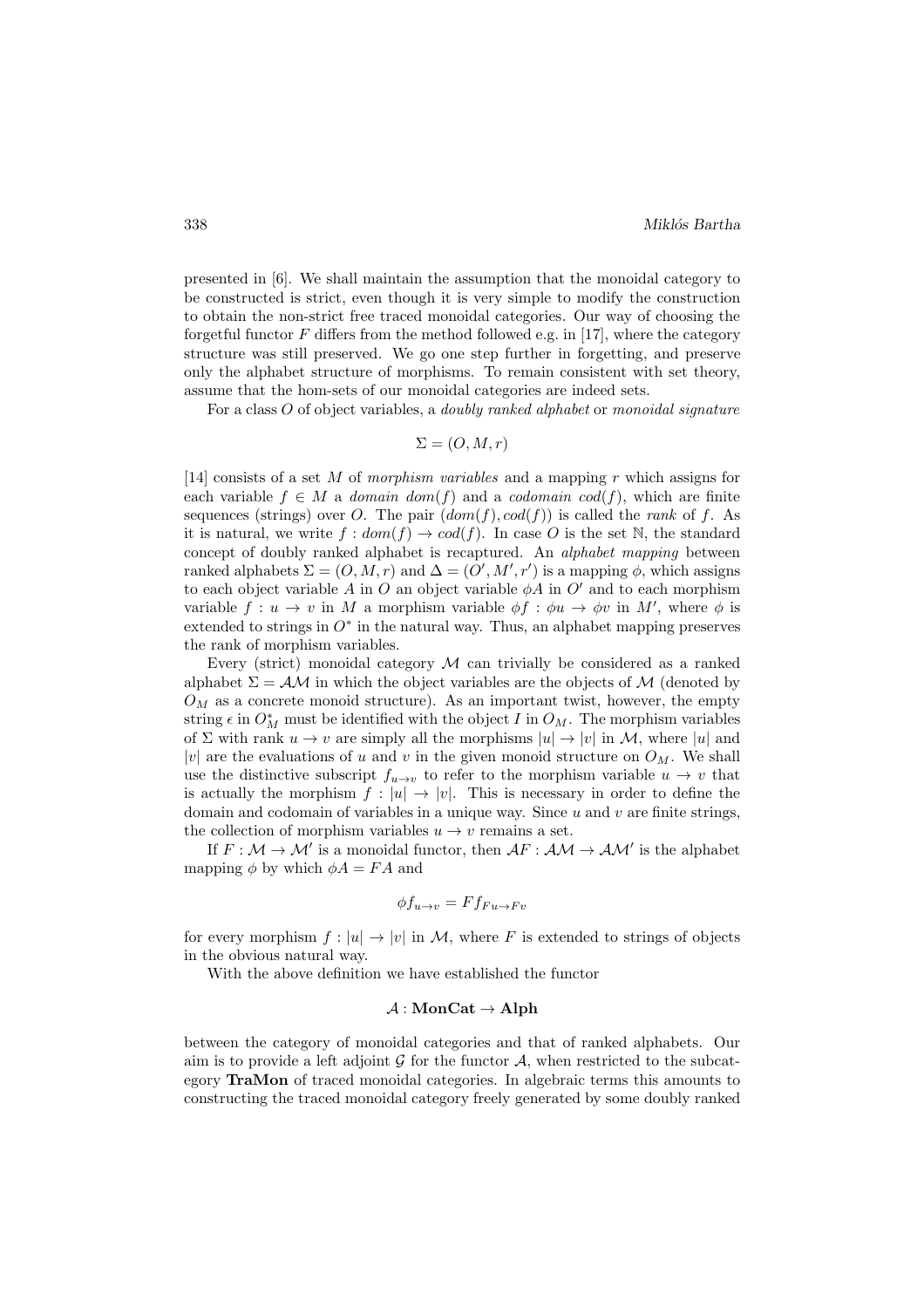On the Completeness of the Traced Monoidal Category Axioms in  $(Rel,+)$  339

alphabet  $\Sigma$ . In order to keep the discussion simple, we shall assume that  $O = N$  that is, our categories are single-sorted. Then the free traced monoidal category generated by a doubly ranked alphabet is essentially the category of flowchart schemes as described in [1]. The only significant difference arises from the absence of the axiom:

$$
Tr_{I,I}^U 1_U = 1_I,
$$

where  $1_U : U \to U$  denotes the identity morphism. In the single-sorted setting this axiom is equivalent to

$$
\uparrow 1_1 = 1_0,
$$

which was imposed as axiom S6 in [1]. (Read  $\uparrow$  simply as  $Tr_{1,1}^1$ .) If this axiom is not present, then the policy with respect to the so called loop vertex in schemes changes as follows: every subexpression  $\uparrow 1_1$  contributes a separate loop vertex  $0 \to 0$  to the scheme being constructed. Thus, loop vertices multiply during the construction, as opposed to the policy applied in [8, 1] that there is a unique loop vertex in each scheme. (In other words, loop vertices do not multiply.) This straightforward change covers the whole impact of adding axiom S6 to the standard trace monoidal category axioms. The change is clearly visible e.g. in the category ( $\mathbf{FdVect}_{K}$ , ⊗), where the sequence of morphisms

$$
Tr_{2^0,2^0}^{2^0}1_{2^0}, Tr_{2^1,2^1}^{2^1}1_{2^1}, Tr_{2^2,2^2}^{2^2}1_{2^2},\ldots, Tr_{2^n,2^n}^{2^n}1_{2^n},\ldots
$$

produces the sequence of elements

$$
1, 2 = 1 + 1, 22 = 2 \cdot 2, ..., 2n = 2 \cdot 2 \cdot ... \cdot 2, ... \text{ in } K.
$$

The same dilemma, whether to multiply the loop vertices or not in the axiomatization of schemes, occurred already to Bloom and Esik when writing the paper ´ [8]. The author knows this from Zolt´an himself, who told him in 1986 that they decided not to multiply the loop vertices because they only had algebraic theories in mind for possible interpretations. Otherwise the issue was trivial. Since Zoltán used to be the advisor of the author in previous years, the loop vertices did not multiply in the axiomatization [1] either.

Rather than giving the formal definition of  $\Sigma$ -schemes for a doubly ranked alphabet  $\Sigma$ , we just show an example scheme  $S: 4 \rightarrow 1$  in Fig. 9. The scheme S has 4 input channels and 1 output channel. The alphabet  $\Sigma$  consists of the morphism variables  $h: 2 \to 1$  and  $q: 1 \to 1$ . A variable occurrence in S is a box labelled by that variable. Boxes have numbered input and output ports (numbered from left to right), with as many input (output) ports as the domain (respectively, codomain) of the corresponding variable. The input channels have exactly one output port, while the output channels have a single input port. Each output port in the scheme is connected to exactly one input port, and every input port is the endpoint of a single edge coming from an output port. In addition, there are an arbitrary number of isolated loop vertices (none in our scheme  $S$ ), which vertices have no input or output ports and are labelled by the special symbol  $\perp$  not in  $\Sigma$ .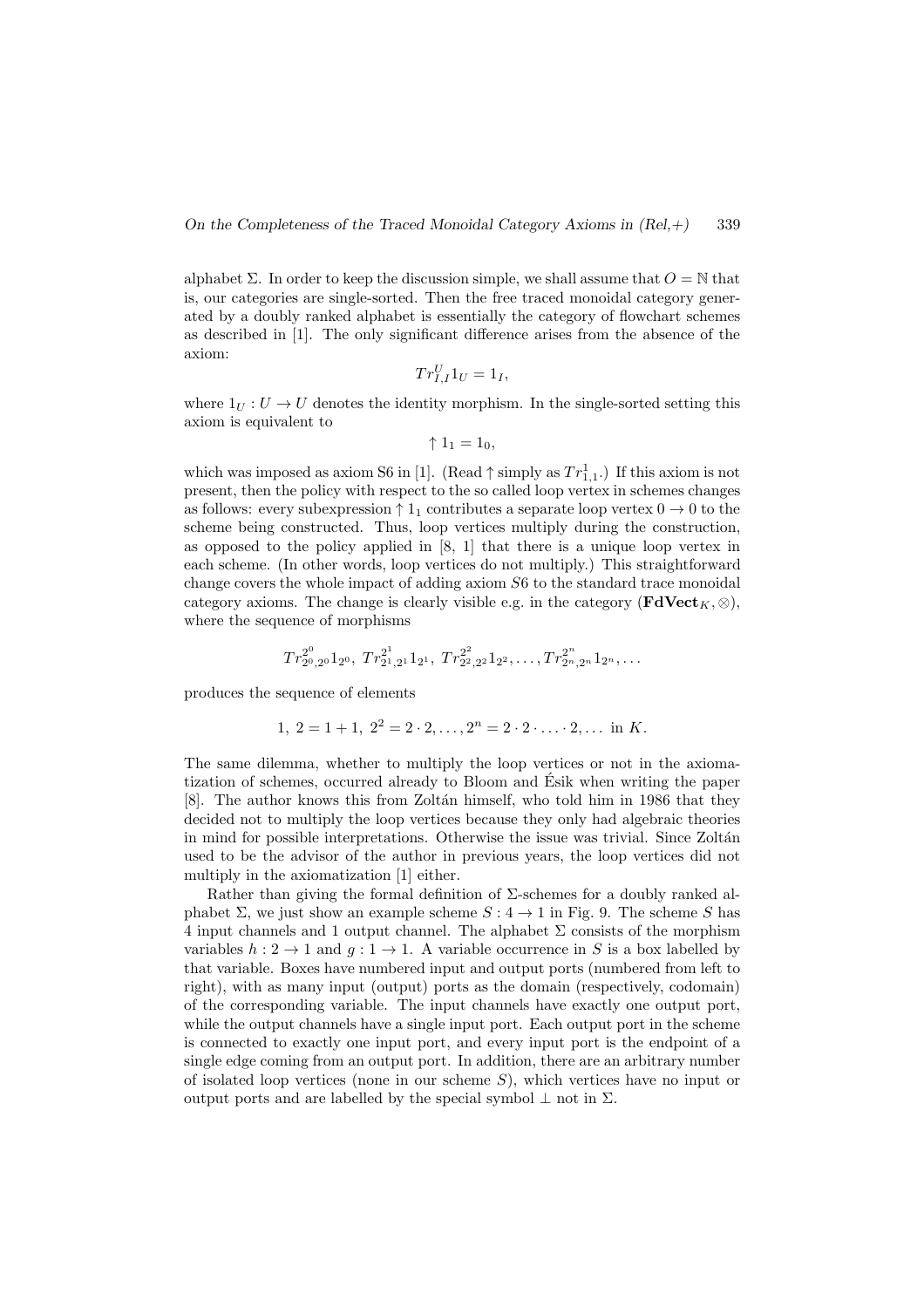

Figure 9: A  $\Sigma$ -scheme  $4 \rightarrow 1$ 

Two Σ-schemes are *isomorphic* if they are isomorphic as directed graphs by an isomorphism  $\phi$  which preserves the labeling of the boxes, and the input/output channels. Furthermore,  $\phi$  must respect the numbering of the ports in boxes as well.

The traced monoidal category  $Sch(\Sigma)$  of  $\Sigma$ -schemes uses the graph operations disjoint union for tensor, gluing schemes by their input/output channels for composition, and adding an edge from the first output channel to the first input channel for feedback, bypassing the pair of the connected channels themselves. Whenever feedback connects two channels that are already connected to each other in the opposite direction, a new instance of the loop vertex is created and added to the scheme. The interpretation of the identity and symmetry morphisms is straightforward, using straight lines connecting the input channels to the output ones. See [1, 6] for details. With this interpretation, the category  $Sch(\Sigma)$  is that of isomorphism classes of  $Σ$ -schemes.

If  $\Sigma$  is not single-sorted, then the only modification to the above description is that ports are also labelled by the object variables in such a way that for every box labelled by morphism variable  $f$ , the sequence of object variables corresponding to the input (output) ports read from left to right is  $dom(f)$  (respectively,  $cod(f)$ ). Obviously, edges must respect the labeling of the ports. The scheme is  $u \to v$  if the sequence of input (output) channel labels is  $u$  (respectively, v).

In order to interpret a scheme  $S: x \to y$  in a traced monoidal category  $\mathcal{C}$ , one must first assign an object  $\phi A$  in C to each object variable A occurring in S, and concrete morphisms  $\phi u \to \phi v$  in C to each morphism variable  $u \to v$  occurring in  $S$  as a box label. Then represent  $S$  in normal form in the following way. Take the tensor (disjoint union) of the boxes in S, together with some straight lines, apply a suitable permutation from either side, and create the edges of S using feedback. Finally, copy this procedure at the level of semantics in the category  $\mathcal C$ . The result is a morphism  $\phi x \to \phi y$ , and it will not depend on the concrete syntactical normal form chosen, as long as we do not introduce a cycle of straight lines with feedback in the normal form. See again Fig. 7 in Section 3. This should be avoided by taking only a minimum number of straight lines in the normal form, unless there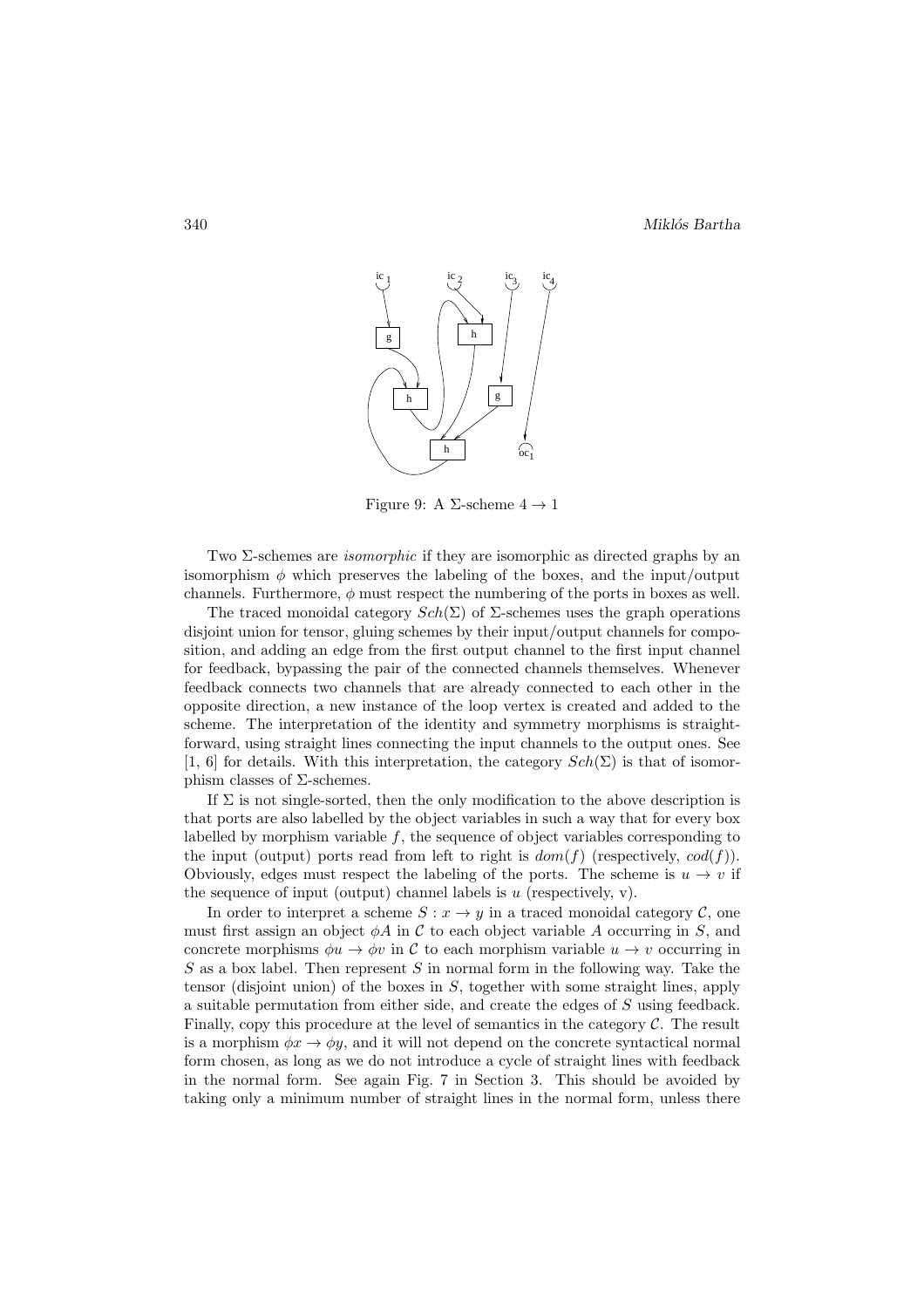On the Completeness of the Traced Monoidal Category Axioms in  $(Rel,+)$  341

are loop vertices in the scheme. Each loop vertex  $\perp_A$  counts as such a "looping" feedback, which corresponds semantically to  $\uparrow^A 1_A$  with the chosen interpretation of the object variable A. Again, see [1, 6] for details.

We shall be interested in two more axioms in Section 5.

Acc (accessibility):  $f = g$  for  $f, g: I \to A$ , and

*Ter* (termination): 
$$
f = g
$$
 for  $f, g : A \rightarrow I$ .

By  $Trace_{Biacc}$  we shall mean the set of traced monoidal category axioms extended by  $Acc$  and  $Term$ .

Notice that imposing the axioms  $Acc$  and  $Term$  prompts the addition of constants  $0_A : I \to A$  and  $0^A : A \to I$  to the traced monoidal language. These constants must then satisfy the following further monoidal axioms:

$$
0_A \circ f = 0_B \text{ for } f : A \to B,
$$
  

$$
0_A \otimes 0_B = 0_{A \otimes B},
$$
  

$$
(0_A \otimes 1_A) \circ c_{A,A} = 1_A \otimes 0_A,
$$

and the dual counterparts of these axioms for  $0^A$ . See [1, 13]. Regarding schemes as morphisms in the corresponding free category  $Sch_{Biacc}(\Sigma)$ , one must lift the condition that for each input port of a box (or output channel) there exists an edge arriving at that port, and dually, there need not exist an edge going out from any particular output port. (The ignored ports do not cease to exist, though, they just become idle.) All schemes must be biaccessible, however. Recall from [1, 8, 9] that a Σ-scheme S is *accessible* if each *box* (i.e. not necessarily the output channels) can be reached from at least one input channel through a directed path in S. Dually, S is *terminating* if from each box there exists a path to at least one output channel. Scheme S is *biaccessible* if it is both accessible and terminating. The axiomatization statement for  $Sch_{Biacc}(\Sigma)$  as a free category follows from the yet more general axiomatization presented in [1].

## 5 The completeness result

In this section we take a closer look at the definition of a given monoidal category being complete for the traced monoidal category axioms extended by the axioms Acc and  $Term$ . We also show that already the initial single-sorted monoidal category satisfying the axioms  $Trace_{Biacc}$ , the category ( $\text{Pin}_{N}$ , +) of finite partial injections over the objects N as a subcategory of  $(\text{Rel}_N, +)$  is complete for  $Trace_{Biacc}$ .

The reader might have the impression that this statement is trivial, since  $(Pin_{N_1}, +)$ , being initial (with or without the additional constants  $0_1 : 1 \rightarrow 0$ and  $0^1: 0 \to 1$ , is present in the category of biaccessible schemes as a subcategory. While this is certainly true, it does not imply that  $(\mathbf{Pin}_{N}, +)$  is complete for Trace  $B_{\text{incc}}$ . In general, there could be a lot of identities valid in the initial algebra of an equational class that are not valid in the free algebras of that class generated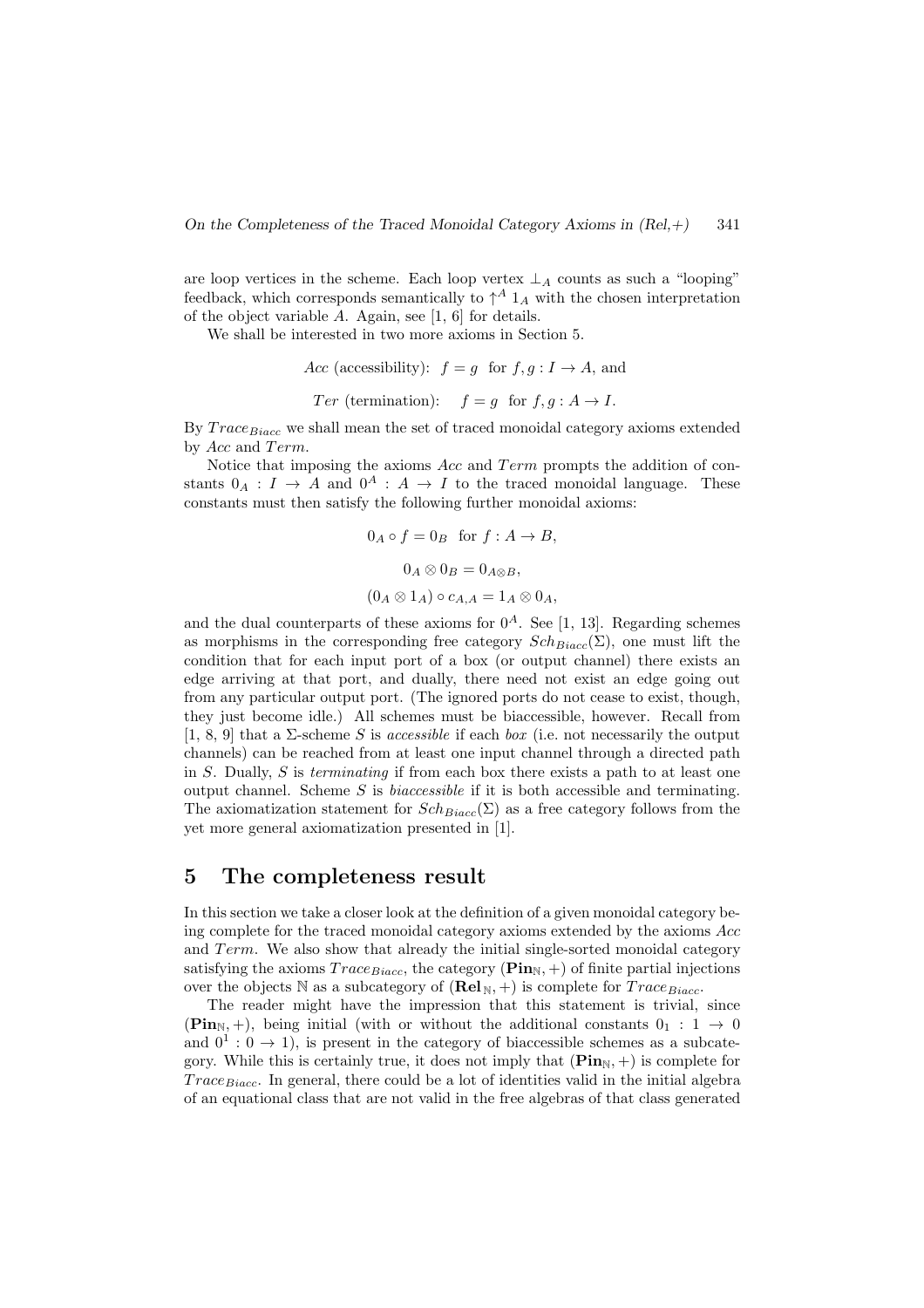by several variables. For example, the initial  $D$ -algebra in [1], as a monoidal category, coincides with the initial algebraic theory, and it can be embedded in the single sorted monoidal category of cycle-free schemes with junctions allowed. (Add a constant  $d: 2 \to 1$  to the single-sorted monoidal language, or  $d_A : A \otimes A \to A$ in general, as the "diagonal". See [1, 13].) This category is the free D-algebra generated by its boxes, yet, it is very far from being an algebraic theory.

The motivation for our study is the observation made in [12] that the category  $(\text{FdVect}_K, \otimes)$  is complete for the traced monoidal axioms, whenever the field K has an infinite characteristic (i.e. the elements  $1, 1+1, \ldots, 1+1+\ldots+1, \ldots$  are all distinct.) The authors of [12] rely on the following understanding of completeness.

If two networks (schemes) have the same value under all interpretations over  $K$ , then they are isomorphic.

Our more formal understanding of interpretation and completeness is the following. Consider the doubly ranked alphabet  $\Sigma = (O, M, r)$  (fixed for the rest of the paper) in which O is a countably infinite set and  $M(p,q)$  is also countably infinite for each  $p, q \in O^*$ . In other words, we have as many object and morphism variables in  $\Sigma$ as we want in order to use them for labeling schemes. Then a *traced monoidal identity* is a pair  $(\mathbf{p}, \mathbf{q})$  of  $\Sigma$ -schemes  $u \to v$  for some  $u, v \in O^*$ . As usual, we write  $\mathbf{p} = \mathbf{q}$  for the pair  $(\mathbf{p}, \mathbf{q})$ . Accordingly, by a  $Trace_{Biac}$  identity we mean a pair of biaccessible schemes.

**Definition 2.** A  $Trace_{Biacc}$  identity  $\mathbf{p} = \mathbf{q}$  is *valid* in a traced monoidal category C if for every alphabet mapping  $\phi : \Sigma \to AC$ .

$$
(\mathcal{G}\phi)\mathbf{p}=(\mathcal{G}\phi)\mathbf{q}.
$$

Recall that  $\mathcal{G}:$  Alph  $\rightarrow$  TraMon is the left adjoint of the forgetful functor A. In the present case of biaccessible identities, take  $G$  to be the left adjoint of the appropriate counterpart of A.

**Definition 3.** A traced monoidal category  $\mathcal{C}$  satisfying the additional axioms Acc and  $Term$  is *complete* for the traced monoidal axioms  $Trace_{Biacc}$  if for every valid identity  $\mathbf{p} = \mathbf{q}$  in C, the biaccessible schemes  $\mathbf{p}$  and  $\mathbf{q}$  are isomorphic.

There is a slight problem with Definitions 2 and 3, which is highlighted by the following example.

**Example** Let  $Bi$  denote the axiom

$$
Bi: f = g \text{ for } f, g: I \to I,
$$

and add it to the the traced monoidal ones to obtain the system  $Trace_{Bi}$ . Consider the obvious single-sorted traced monoidal category  $(\mathbf{Bi}, +)$  of bijections  $n \to n$  as a subcategory of  $(\text{Rel}_{fin}, +)$ . Is it complete for  $Trace_{Bi}$ ? One could immediately answer no, since e.g. Acc and Ter are valid in  $(\mathbf{Bi}, +)$ , yet they are not provable from  $Trace_{Bi}$ . This answer is not fair, however, because the axioms Acc and Ter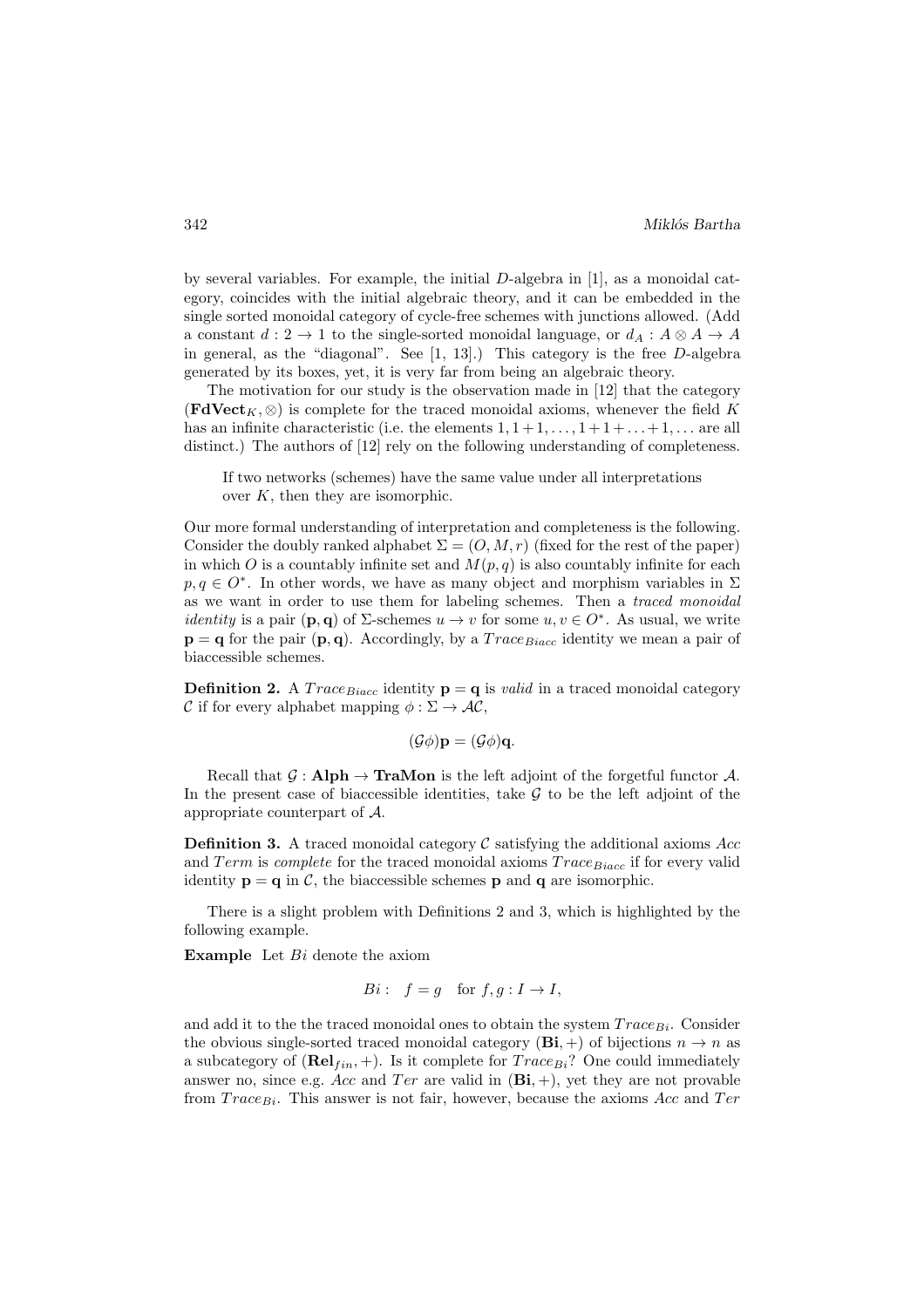are just partially meaningful in  $(\mathbf{Bi}, +)$ , and when they are, they are equivalent to Bi.

The anomaly arises from the fact that categories are not simply multi-sorted algebras. Their hom-sets could be empty. Since we defined the alphabet  $\Sigma$  very generously, we must assign a morphism  $|\phi p| \to |\phi q|$  to each morphism variable (box)  $f : p \to q$  in  $\Sigma$  in order to create an alphabet mapping  $\phi : \Sigma \to \mathcal{A}(\mathbf{Bi}, +)$ . There will not be any, however, unless all object variables are mapped into  $I = 0$ by  $\phi$ . Indeed, if  $A \neq I$  was mapped into say 1 (i.e.  $\phi A = 1$ ), then – since the empty string  $I = \epsilon$  goes automatically to  $0$  – the morphism variables  $\epsilon \to A$  could not be mapped anywhere, for  $\mathbf{Bi}(0, 1) = \emptyset$ . One could (and must) get around this problem by including a "dummy" morphism in each hom-set of  $(\mathbf{Bi}, +)$  and define the traced monoidal operations on these morphisms e.g. in the strict way (always resulting in the dummy morphism if either of the arguments is dummy). One may even extend  $(Bi,+)$  to the traced monoidal category of partial injections. The extension will not make the problem go away, though, because the axioms  $Acc$  and  $Ter$  would still remain valid in the extended categories but not in the quotient of  $Sch(\Sigma)$  by  $Bi$ . This fact is already justifiable, however, since "bases are loaded" in the extended categories.

The above discussion shows that the anomaly of the Example is rooted in the polymorphic nature of the categorical language used to specify equational axioms (identities), and more analysis is required to provide a satisfactory explanation. For the moment, however, we shall rely on the straightforward solution of introducing the dummy morphisms if necessary, so at least we escape the contradiction arising from possibly empty hom-sets. Thus, the category  $(Bi, +)$  is presently not complete for  $Trace_{Bi}$ .

#### **Theorem 1.** *The category* ( $\text{Pin}_{fin}, +$ ) *is complete for the axioms*  $Trace_{Biac}$ .

*Proof.* Let  $S, R : u \to v$  be two biaccessible  $\Sigma$ -schemes. We must find an interpretation  $\phi$  of the alphabet  $\Sigma$  in ( $\text{Pin}_{fin}, +$ ) that distinguishes these two schemes, provided that they are not isomorphic. Obviously, we can assume that both  $u$ and v are different from  $I = \epsilon$ . We can also assume, without loss of generality, that there exists an input-output path in at least one of  $S$  and  $R$  passing through at least one box. Indeed, otherwise it is trivial to separate  $S$  and  $R$  directly in  $(\mathbf{Pin}_{fin}, +)$  by interpreting each object variable A as  $\phi A = 1$  and each morphism variable  $f: p \to q$  as  $\phi f = 0^{\phi(p)} + 0_{\phi(q)}$ , i.e., the totally undefined injection.

First let us assume that each box in  $S$  and  $R$  is labelled by the same morphism variable  $f : p \to q$  in M. Since the schemes are biaccessible,  $p \neq \epsilon$  and  $q \neq \epsilon$ . Let us spell out the trajectory of an input-output path in  $\Sigma$ -schemes. As in standard graph theory, it is an alternating sequence

$$
q_0, e_1, (p_1, q_1), e_2, \dots, (p_n, q_n), e_n, p_{n+1}
$$
\n
$$
(3)
$$

of vertices and edges, starting from and ending at a vertex (port), such that each edge  $e_i$  in the sequence is incident with the vertex (output port  $q_{i-1}$ ) immediately preceding it and with the vertex (input port  $p_i$ ) immediately following it. Remember that each port is numbered, and it is also labelled by an object variable in O.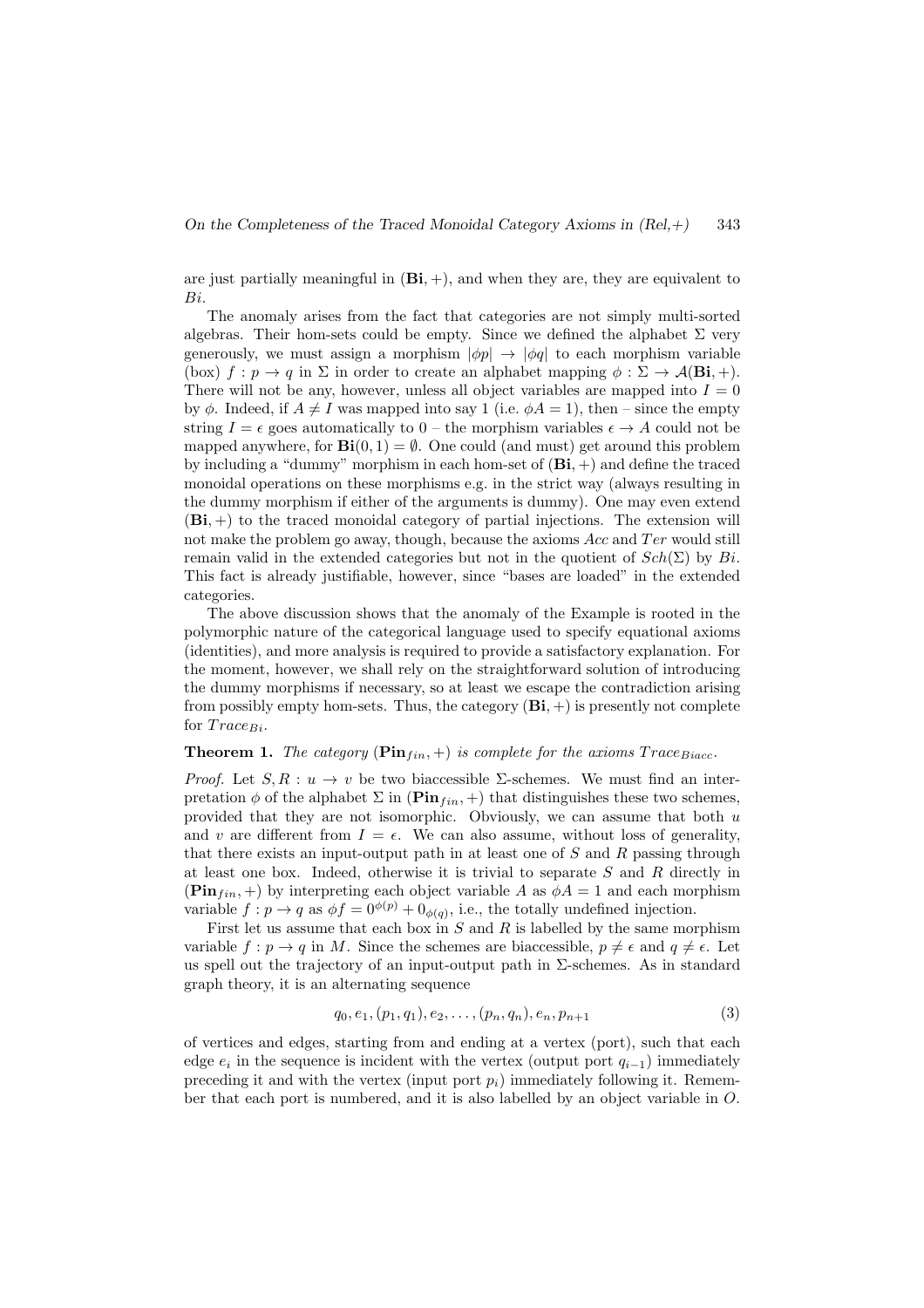For simplicity, the number assigned to the port of an input/output channel is the serial number of that channel.

For a path  $\alpha$  of the form (3),  $\psi(\alpha)$  will denote the "trace" of  $\alpha$ :

$$
(l_0, B_0), ((m_1, A_1), (l_1, B_1)), \ldots, ((m_n, A_n), (l_n, B_n)), (m_{n+1}, A_{n+1}).
$$

In this sequence,  $1 \leq l_0 \leq length(u)$  and  $1 \leq m_{n+1} \leq length(v)$  identify the serial number of the input channel the output port of which is  $q_0$  and that of the output channel identified by port  $p_{n+1}$ . The pair  $(m_i, A_i)$   $((l_i, B_i))$  consists of the serial number and object variable corresponding to the input port  $p_i$  (respectively, output port  $q_i$ ). By definition,  $B_i = A_{i+1}$  for every  $0 \le i \le n$ .

Now we turn to defining the separating interpretation  $\phi$ . For all object variables  $A \in O$ , let  $\phi(A) = k$ , where k is a sufficiently large integer, the magnitude of which will be specified later. In this way we can think of a morphism variable  $f : p \to q$ as a single-sorted one  $f_k : k \cdot m \to k \cdot l$ , where  $m > 0$  and  $l > 0$  are the length of p and q, respectively. The morphism  $\phi f : k \cdot m \to k \cdot l$  will be the partial injection by which

$$
(m_i - 1) \cdot k + i \mapsto (l_i - 1) \cdot k + i + 1 \tag{4}
$$

for every  $1 \leq i < k$  and appropriately chosen numbers  $1 \leq m_i \leq m, 1 \leq l_i \leq l$ .

It is easy to visualize the partial injection  $(\mathcal{G}\phi)S$  for scheme S using the Hungarian method discussed in Section 3. Every edge  $e$  in  $S$  counts as  $k$  parallel edges in the corresponding single-sorted scheme  $S_k$ , where each port is "multiplied" by k. Let M be the set of all edges in  $S_k$ . The set M becomes a matching if we consider  $S_k$  as a bipartite graph on the *ports* as vertices rather than one on the boxes. Add  $\phi f$  to  $S_k$  as edges *inside* the boxes, and let  $S_k(\phi)$  denote the resulting bipartite graph. Intuitively, whenever the control reaches a box at input port  $m_i$  in "dimension"  $i < k$ , it will leave at output port  $l_i$  in dimension  $i + 1$ . Thus,  $(\mathcal{G}\phi)S$  can be obtained by looking for "dual" augmenting paths in  $S_k(\phi)$  with respect to matching  $M$ , that is, alternating paths starting and ending with  $M$ -positive edges incident with the set of leaves of  $S_k(\phi)$  consisting of the input-output channels (ports). If such a path exists between input channel l in dimension i and output channel m in dimension j, then  $(l, i) = (l - 1) \cdot k + i$  is mapped to  $(m, j) = (m - 1) \cdot k + j$ according to  $(\mathcal{G}\phi)S$ . (Mind that an input channel is in fact an output port and an output channel counts as an input port.)

Observe that the procedure of calculating  $(\mathcal{G}\phi)S$  by the Hungarian method would be exactly the same if we were to interpret  $S$  under relations, rather than partial injections.

What we need in order to finish the proof is an understanding of schemes  $S$ and R being isomorphic. It is a standard graph theory argument that  $S$  and  $R$ are isomorphic iff, for each input-output channel pair  $(l, m)$ , whenever there exists a path  $\alpha$  connecting l with m in the one scheme (say S), then there exists such a path  $\beta$  in R, too, so that  $\psi(\alpha) = \psi(\beta)$ . (Remember that  $\psi$  denotes the trace of a path.) Indeed, the numbered ports, together with the biaccessibility restriction, make the graph isomorphism test for S and R straightforward.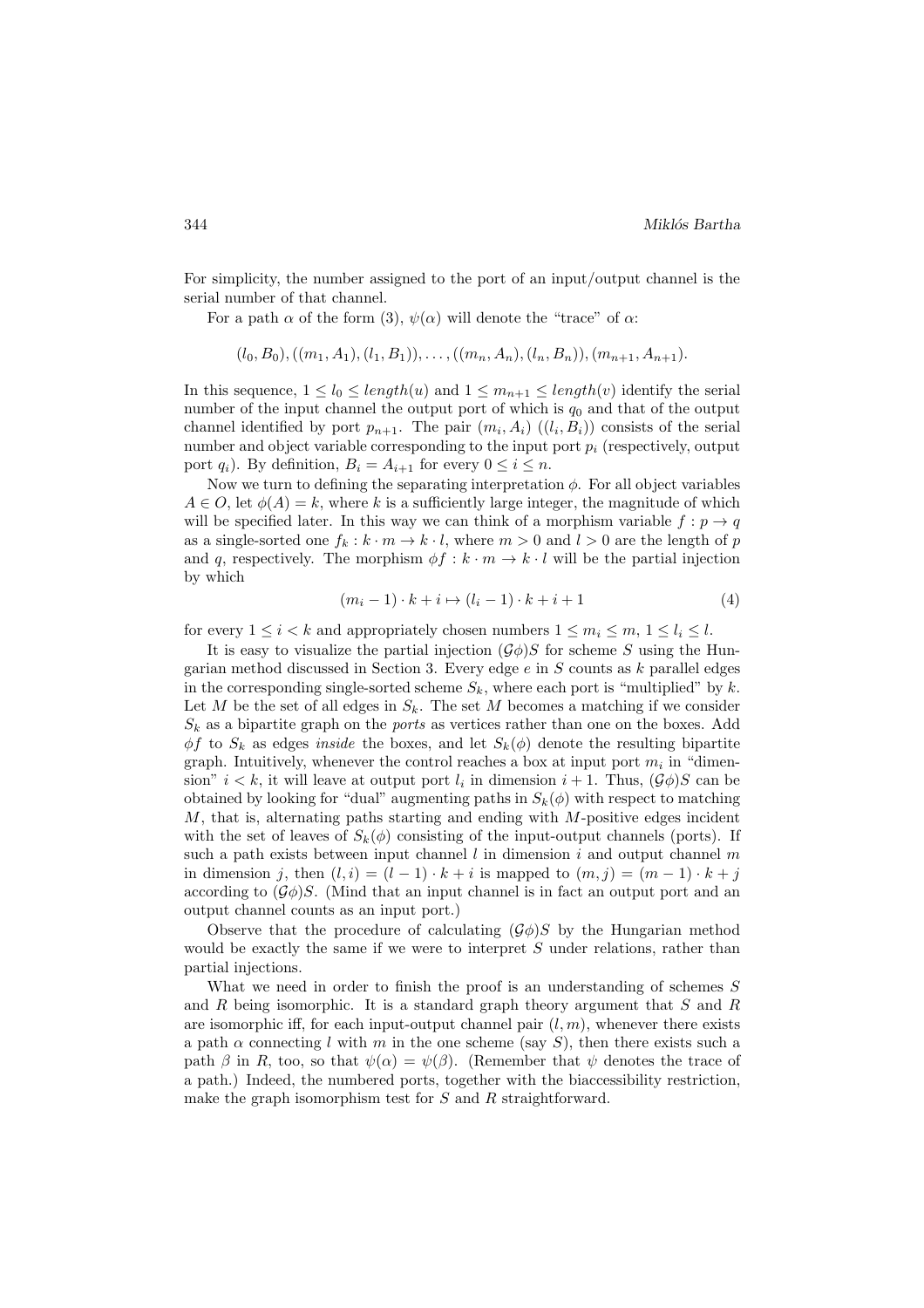Now let us assume that  $S$  and  $R$  are not isomorphic. Then there exists an input-output path  $\alpha$  in say S such that its trace  $\psi(\alpha)$  is missing from the traces of paths in R. Clearly, the length of  $\alpha$  remains under a fixed number that depends on the size of S and R only. Choose  $\alpha$  to be shortest among such paths, and let N denote the length of  $\alpha$ . For  $k > N$ , set the numbers  $m_i$  and  $l_i$  in (4) according to the parameters of  $\alpha$  up to dimension N, and arbitrarily for  $N \leq i \leq k$ . It is clear that this choice of  $\phi f$  will distinguish S and R, since only  $(\mathcal{G}\phi)S$  will take the input channel  $l_0$  in dimension 1 to output channel  $m_N$  in dimension  $N + 1$ .

If there are several morphism variables assigned as labels to the boxes of S and R, then the proof can be augmented by adding a distinctive "preamble" injection to the interpretation of each morphism variable in each dimension, and driving the control through this preamble. Details are straightforward and left to the reader. The proof is now complete.  $\Box$ 

**Corollary 1.** The traced monoidal category (**Rel**<sub>tin</sub>, +) is complete for  $Trace_{Biacc}$ .

*Proof.* Indeed,  $(\mathbf{Pin}_{fin}, +)$  can be embedded in  $(\mathbf{Rel}_{fin}, +)$  as a subcategory. Moreover, bases are loaded in both categories, that is, no hom-set is empty. Therefore any valid identity  $\mathbf{p} = \mathbf{q}$  in  $(\mathbf{Rel}_{fin}, +)$  is valid in  $(\mathbf{Pin}_{fin}, +)$  as well. Consequently, by Theorem 1, p and q are isomorphic as biaccessible schemes.  $\Box$ 

# 6 Conclusion

We have shown that the traced monoidal category  $(\mathbf{Pin}_{fin}, +)$  of finite partial injections is complete for the extension of the traced monoidal axioms by two identities that reflect the biaccesible property of schemes as morphisms in the category freely generated by a given monoidal signature. The proof was a classical separation argument, showing that if two biaccessible schemes are not isomorphic, then there exists an interpretation in terms of finite partial injections which distinguishes them. Since  $(\mathbf{Pin}_{fin}, +)$  is the initial single-sorted traced monoidal category satisfying the given axioms, our result holds for every traced monoidal category into which ( $\text{Pin}_{fin}$ , +) can be embedded as a sub-monoidal category, and in which the identities  $Acc$  and  $Ter$  are valid.

### References

- [1] Bartha, M. A finite axiomatization of flowchart schemes. *Acta Cybernetica*, 8(2):203–217, 1987.
- [2] Bartha, M. An equational axiomatization of systolic systems. *Theoret. Comput. Sci.*, 55:265–289, 1987.
- [3] Bartha, M. An algebraic model of synchronous systems. *Information and Computation*, 97:97–131, 1992.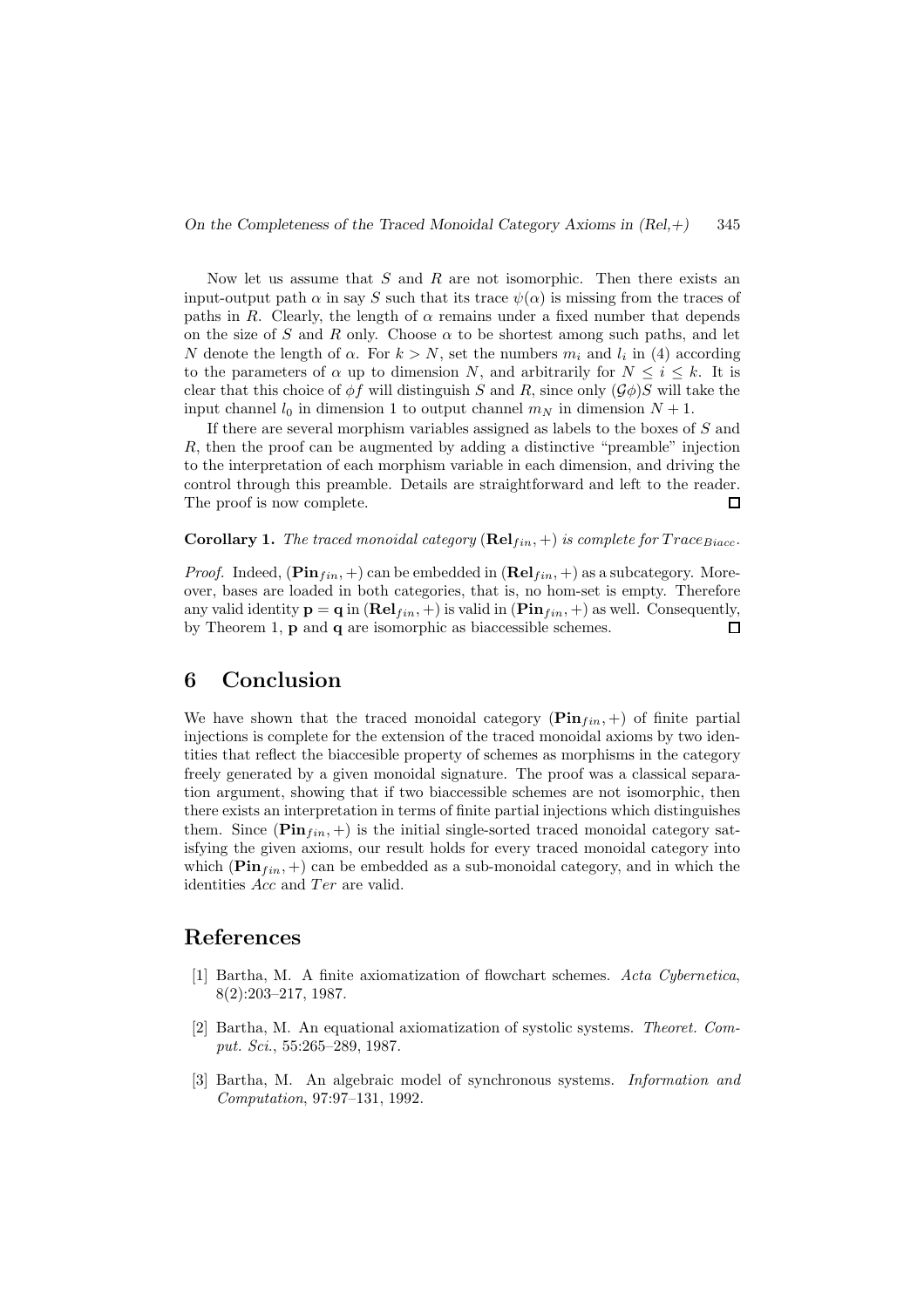- [4] Bartha, M. Simulation equivalence of automata and circuits. In: Csuhaj-Varjú, E. and Ésik, Z. editors, 12th International Conference on Automata *and Formal Languages*, Balatonfüred, Hungary, Local Proceedings, pages 86– 99, 2008.
- [5] Bartha, M. Equivalence relations of Mealy automata. In: Bordihn, H., Freund, R., Holzer, M., Kutrib, M., and Otto, F. editors, *First Workshop on Non-Classical Models of Automata and Applications*, Wroclaw, Poland, Proceedings: books@ocg.at 256, Austrian Computer Society, pages 31–45, 2009.
- [6] Bartha, M. The monoidal structure of Turing machines. *Mathematical Structures in Computer Science*, 23(2):204–246, 2013.
- [7] Bartha, M. (2011) Quantum Turing automata. In Löwe, B. and Winskel, G. editors, *8th International Workshop on Developments in Theoretical Computer Science (DCM 2012)*, pages 17–31, Electronic Proceedings in Theoretical Computer Science, 2014.
- [8] Bloom, S.L. and Ésik, Z. Axiomatizing schemes and their behaviors. *J. Comput. System Sci.* 31:375–393, 1985.
- [9] Bloom, S.L. and Ésik, Z. *Iteration Theories: The Equational Logic of Iterative Processes*. Springer-Verlag, Berlin, 1993.
- [10] Căzănescu, V.E. and Ştefănescu, Gh. Towards a new algebraic foundation of flowchart scheme theory. *Fundamenta Informaticae*, 13:171–210, 1990.
- [11] Esik, Z. Identities in iterative and rational theories. ´ *Computational Linguistics and Computer Languages*, 14:183–207, 1980.
- [12] Hasegawa, M., Hofmann, M. and Plotkin, G. Finite dimensional vector spaces are complete for traced symmetric monoidal categories. In *Pillars of Computer Science: Essays Dedicated to Boris (Boaz) Trakhtenbrot on the Occasion of His 85th Birthday*, Springer LNCS 4800, pages 367-385, February 2008.
- [13] Hasegawa, M. Bialgebras in Rel. In *26th Conference on the Mathematical Foundations of Programming Semantics (MFPS XXVI), May 2010, Ottawa*. Electronic Notes in Theoretical Computer Science 265, pages 337-359, 2010.
- [14] Joyal, A. and Street, R. The geometry of tensor calculus I. *Advances in Mathematics*, 88(1):55–112, 1991.
- [15] Joyal, A., Street, R. and Verity, D. Traced monoidal categories. *Math. Proc. Camb. Phil. Soc.*, 119:447–468, 1996.
- [16] Katis, P., Sabadini, N. and Walters, R.F.C. Feedback, trace, and fixed-point semantics. *Theoret. Informatics Appl.*, 36:181–194, 2002.
- [17] Kelly, G. M. and Laplaza, M. L. Coherence for compact closed categories. *J. Pure Appl. Algebra*, 19:193–213, 1980.